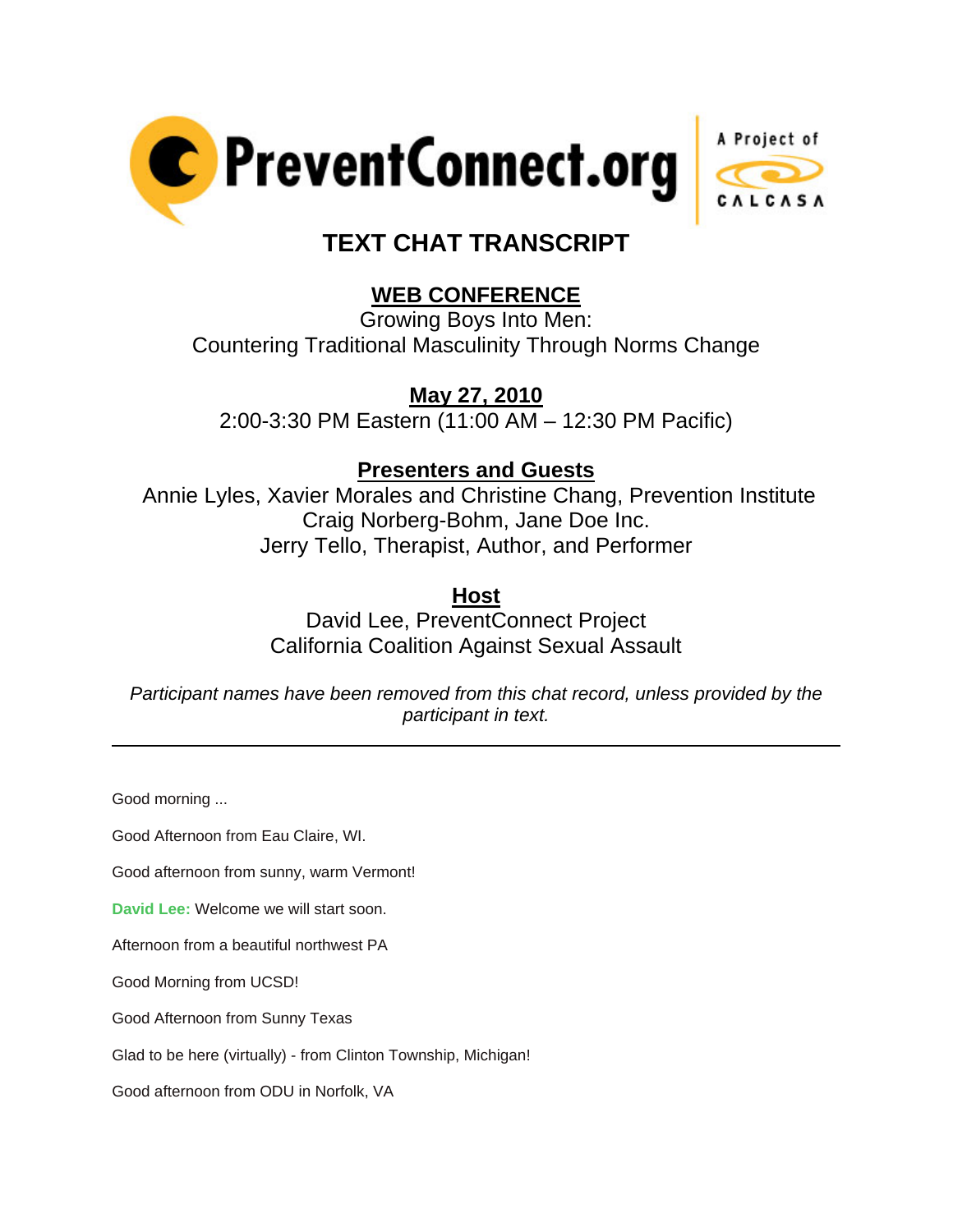Good afternoon from Sunny Toronto It is a beautiful day here.

good afternoon from Denver, Colorado!

good after noon, very warm and muggy in bowling green ohio!

Good afternoon, from Dayton, Ohio.

Hello from Crossville, TN

Good morning from El Centro, CA

Hello, Citizens Against Family Violence, Martinsville, VA

Good morning from rainy Albany, CA!

Hello from Waupaca, WI.

Juliette - I used to work at OU and lived in Rochester, MI before moving to VA last July. I miss that area but not the winters.

Good Morning Everyone!

Good Afternoon from Atlanta

**David Lee:** We will start soon

Mornin from 'victoria bc', Folks.

Good Afternoon, from NY.

Thea DuBow: Hi - from Westchester County, NY

Hey David..This is actually Ricky. Delores was called away.

Joann - yes, we are happy to have sunny weather in MI now! Glad to hear from a former Michigander

David: do we have to dial in if we have audio on computer?

Good morning and its SNOWING here in Tahoe!

Hi Juliette, I used to live i MI too, I'm a U of M alum!

**David Lee:** If you have audio on the computer you do not have to call in unless you want to ask a question

Hi, this is Jeanne Noordsy and Shannon McLaughlin in Warren & Washington Counties NY (Hi Thea)

**Thanks** 

Enjoy the snow Paul...

Greetings!!! Natalie Boyd/Univ. of Tn at Martin/PSEPP

Kristin - Go Blue! I'm a Wolverine also!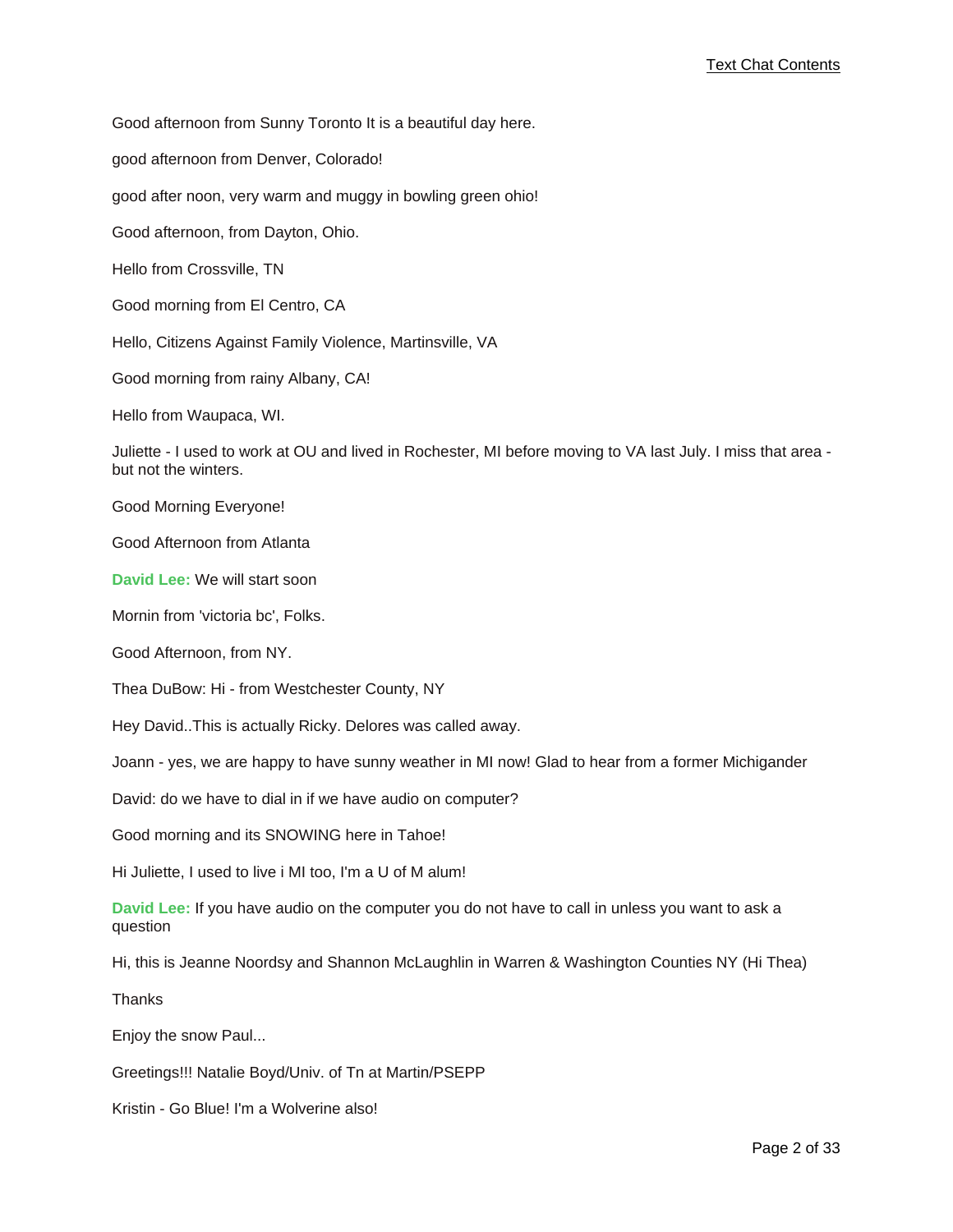ha thanks.

Hi Jeanne & Shannon.

**David Lee:** We will start soon - where are you from and what is the weather there?

Hi, this is Alana from the NYC Mayors Office to Combat DV

EXCELLENT! Go blue!!!I miss A2, but I enjoy my CA winters so much more than MI

ROBYN SHOPE AND CINDY IBARRA:GOOD MORNING FROM PAHRUMP

Hi all! Casey from Harrisburg, PA - a hot 90 degrees, sunny, and breezy. Perfect swimming weather!

Montana and it is cloudy

Aimee, Theresa and Pam from Northern Michigan- the weather is 88 degrees and sunny!

It's beautiful here in Boston..

Hi, I'm a student at Stanford University. Cloudy and ugly weather over here today unfortunately.

Our weather is gorgeous in Glens Falls NY, after a streak of very hot days it's better today, high 70s or low 80s

Patricia Davenport: Our House, Inc. - Greenville, MS

Hello from Sacramento, CA. The weather is cool and sunny here.

80s or 90s here in Atlanta on a clear and beautiful day

It's pouring rain in San Rafael....there's a nice group of us!

Hi, Sherry Jackson here in sunny Roseville, CA

MT, and it's only getting more cloudy

snowing in tahoe alternating with sunshine... good old springtime.

ROBYN: ITS SUNNY WITH A LITTLE BREEZE IN THE DESERT OF NEVADA

Melanie, where are you in Tahoe?

Hot in Virginia!

Hi to all from Winston-Salem NC-partly cloudy and humid here...

Rainy and in the 50s here in Seattle...like always

Sunny and warm in Northern Indiana

Also from Sacramento, trapped inside at work so no idea what the weather is like

Hi from Cordova, Alaska. Sunny and warm (for us) here today.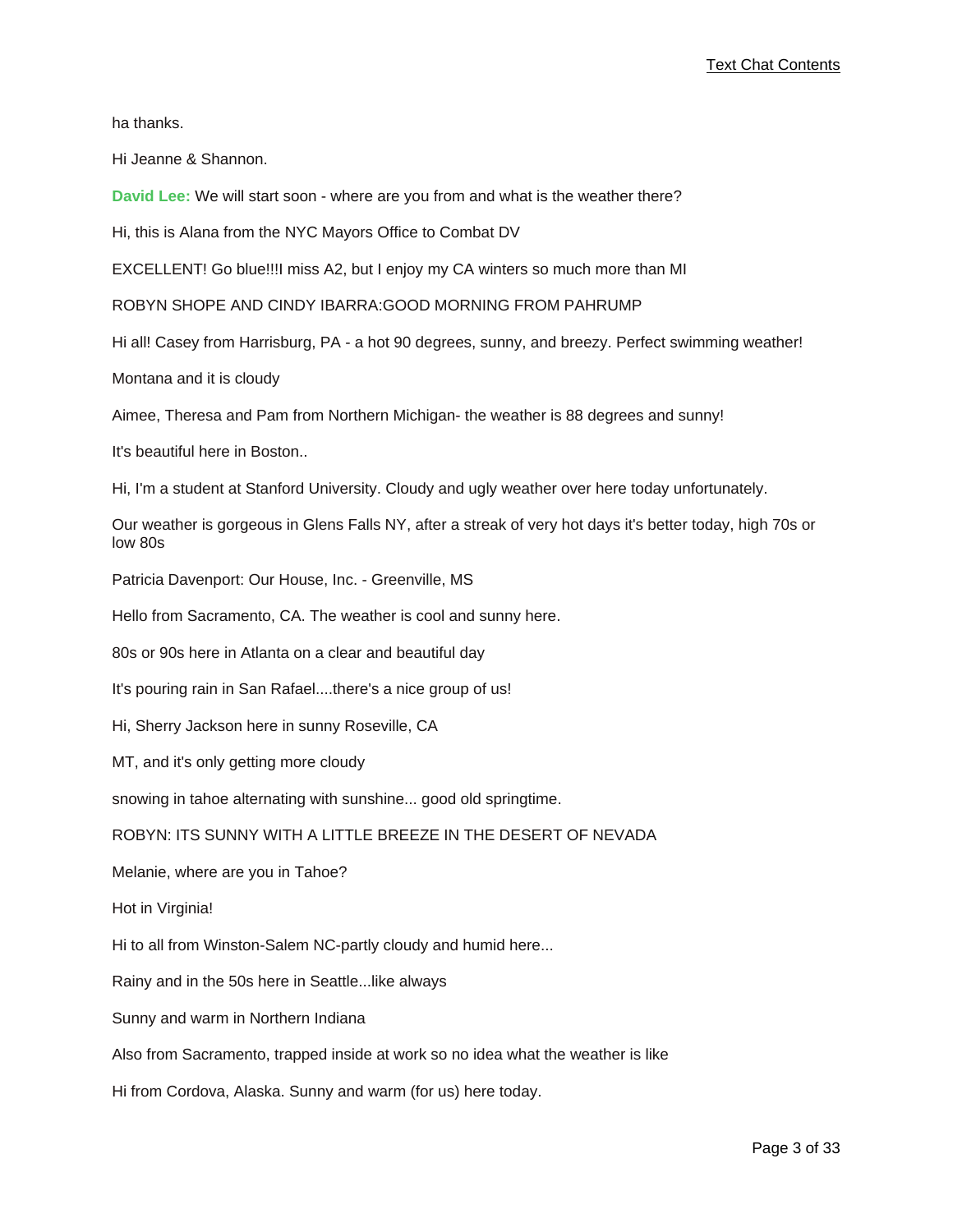Hello from Waco, TX! It's HOT here!

Beautiful blue sky with a little breeze in Northwest PA

Hello everyone from Windy Fresno, CA

DeWanna, love the NC weather. This actually Ricky and I am from Monroe, NC.

hello from Richmond, VA

Beautiful and sunny in Boulder, CO!!

**Chad Sniffen:** If you are listening to the audio for this conference on your computer and the audio quality is bad, please consider calling-in to the conference on your phone.

Warm, sunny, beautiful, 74degrees in MASSACHUSETTS!

Hi to Ricky from Monroe NC!

Hi from Tacoma, WA

what do you hit to mute phones please

thanks

great

Hi from Pueblo West, CO where it is sunny and warm.

Some of you have indicated your organizational affiliation. I would be interested in knowing what connects you to this topic. For my part, I am a trustee with the Toronto District School Board, the largest board in Canada and fifth largest in North America (or fourth - we sort of tie with Miami Dade County). We have an excellent equity department in our board and the coordinator for gender-based violence prevention programs in our board told me about this event. We are currently debating opening an all-boys school in our board, which would be a first. There are concerns on some of our parts around the possible reinforcement of stereotypes that might result.

I am getting an error message

yes

but I have attended and do consider my a regular and I am with a Dual prgraom from NW PA USA

what about BIPS?

What agency, Jill?

YWCA Victims' Resource Center in McKean County

I am with Women's Services, Inc in Crawford County

Our group is Violence Intervention and Prevention Program through our agency, Spectrum Youth & Family Services.

Close To Home Domestic Violence Prevention Initiative <www.c2home.org>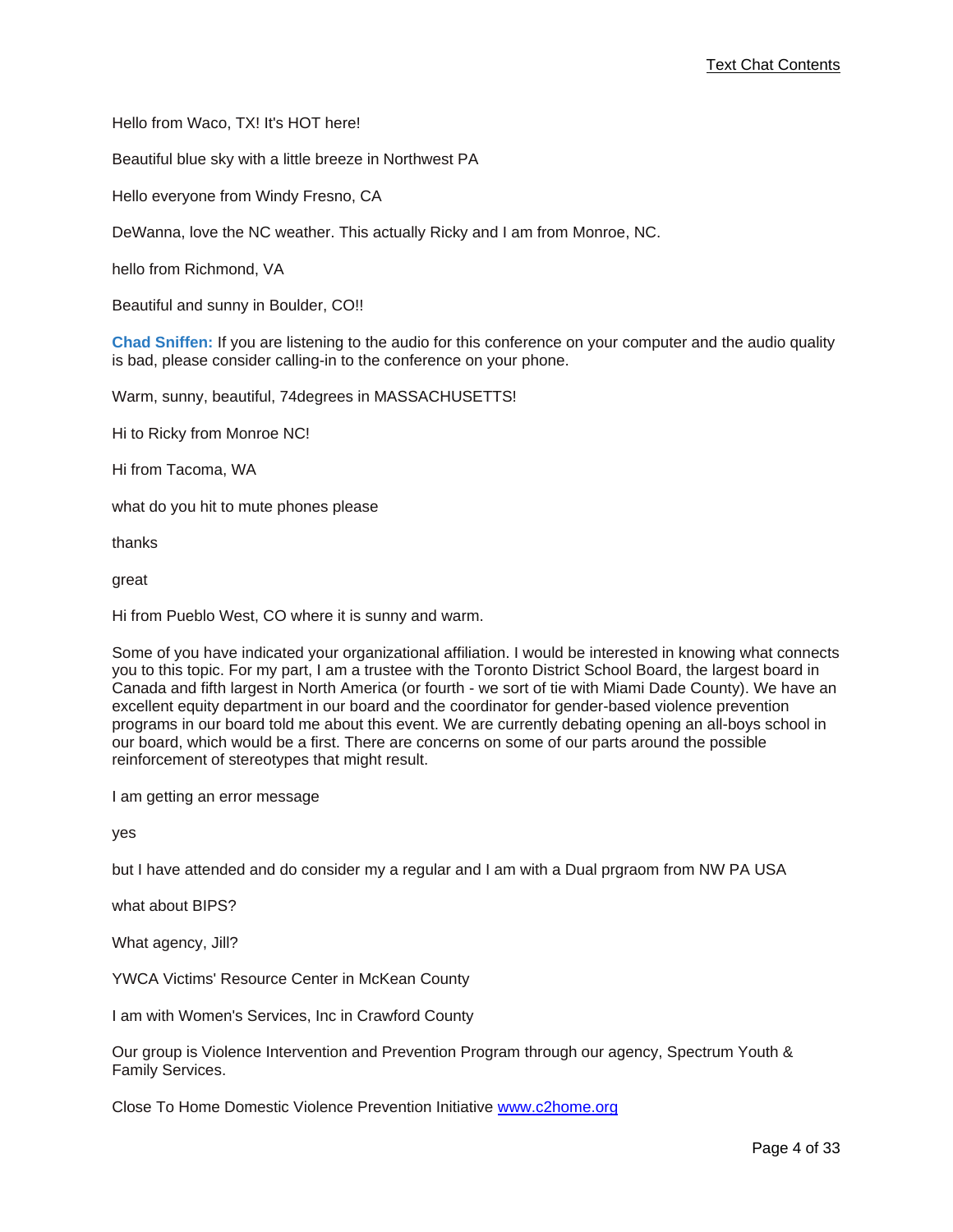Nice to meet you Sharon

YWCA, Education Coordinator, Tacoma, WA

You as well Jill

I am sure we've been at trainings together before

ASAC?

The Women's Center, New Bedford, MA, Education Coordinator

Prevention Educator/Assistant, Project Respect www.yesmeansyes.com the program is part of the [Victoria Women's Sexual Assault Center](www.yesmeansyes.com) <www.vwsac.com>

I am with Domestic Abuse Women's Network, DV agency, I am a DV Bilingual Advocate

**David Lee:** Materials are available at [http://www.preventconnect.org/display/displayTextItems.cfm?itemID=287&sectionID=248](http://www.preventconnect.org/display/displayTextItems.cfm?itemID=287§ionID=248)

I am with Hope House, Inc., DV agency in Independence MO, I am a Transitional Housing Advocate

Project Director of Personal Safety Empowerment Partnership Project/Domestic Violence Program on a college campus with our target being incoming freshmen students [www.nboyd@utm.edu](www.nboyd@utm)

Mission, SD / Rosebud Sioux Tribe, Sicangu Coalition Against Sexual & Domestic Violence, Education Specialist

I am with Voices Against Violence (dual DV and RCC) in Framingham MA

I am with Stand Up Guys in Rochester NY. We are engaging men to prevent violence against women and children. <www.standupguys.org>

Shameen Naidu: I am at the Counseling and Careers Development Unit at Wits University in South Africa. We run a Sexual Harassment Office.

Sharon, I was at a PCAR training in Meadville last year.

Danielle Gaylord, YWCA Domestic Violence Intervention & Prevention Program, Lafayette, IN. Planning for our Call to Men campaign

I'm a researcher working with community organizations and the city of Bangalore, India to develop multilevel responses to violence against women. I'm also initiating research on the impact of gender norms and poverty on young men's health (and perpetration of violence).

I was probably there as well, Jill. I enjoy getting as much training as possible

I'm the program coordinator for a peer education program for at risk youth on teen dating violence and healthy relationships in New York City

So do I

Student pursuing my MSW at the University of Pennsylvania, School of Social Policy and Practice, currently in Chisinau, the Republic of Moldova, residing with the Deputy Minister of Social Protection for children and families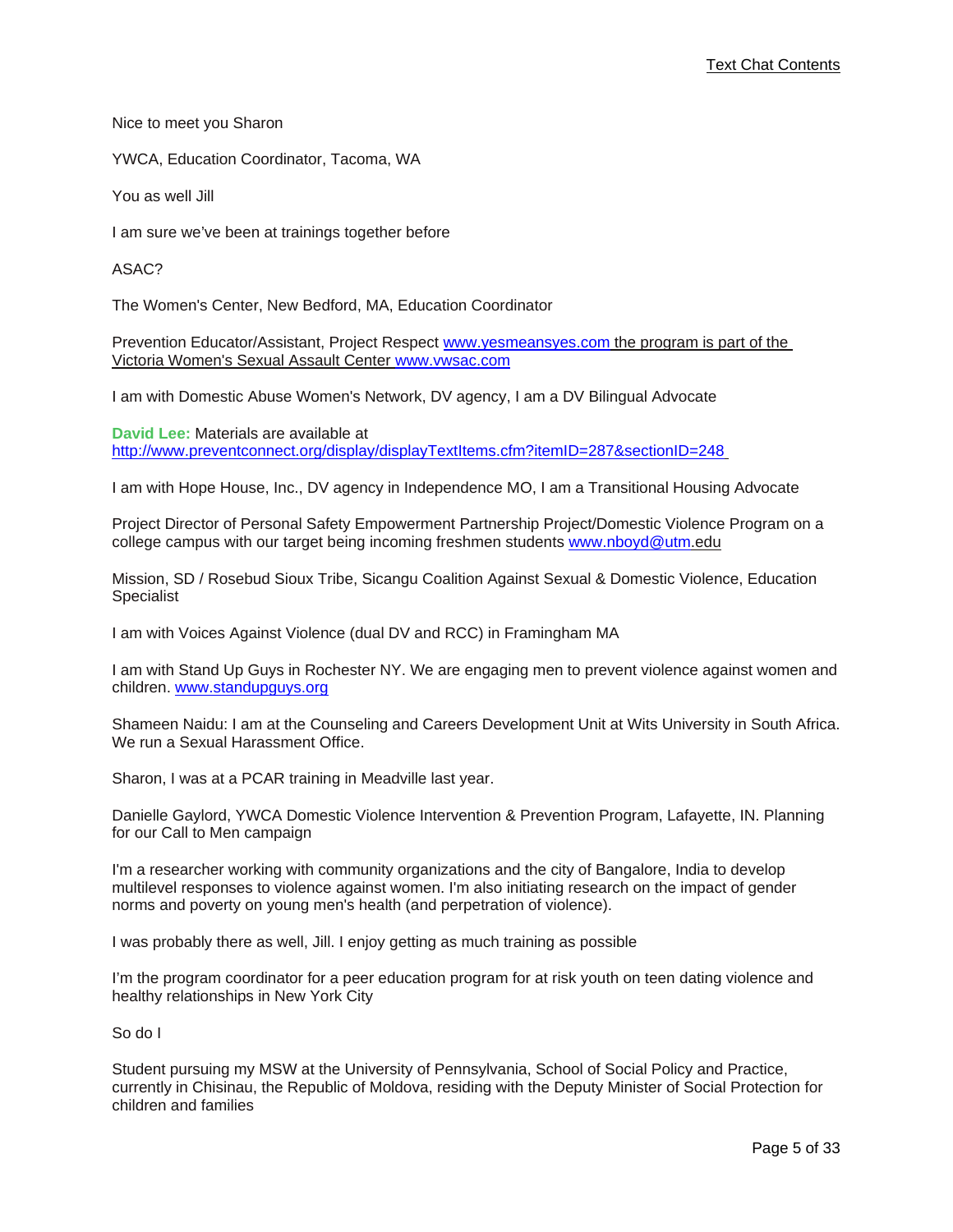I think we are attending the one in Venago County on the 12th of July

I will not be at that one, unfortunately.

Sheryle Burnett: Sexual Assault Victim Advocate for WEAVE, Sacramento CA

My program director went to one on that topic a while back, but i have not so am looking forward to it. We did get some help from Sharon Townsend in tallying the per and post tests

Paul Perales, Sexual Assault Victim Advocate for Family Services of Northeastern Wisconsin's Sexual Assault Center and student of MSW at UW Oshkosh/UWGreen Bay.

Hi Paul! I'm a SAVS advocate for CAP Services in Waupaca, WI.

Hi Rebeckah, good to meet you.

Hi Paul and Rebeckah! Amanda here from CASA at UW-Eau Claire

Hello Amanda, good to meet you.

Hi Amanda.

Megan Eschleman, Volunteer for WEAVE - Women Escaping a Violent Environment, Sacramento, CA

Amanda, what is CASA?

Is it the campus group?

Sorry. lol The Center for Awareness of Sexual Assault.

VOCA funded rape crisis center

Corey, Education and Outreach Coordinator at Rappahannock Council Against Sexual Assault in Fredericksburg VA. (between D.C. and Richmond)

Great! We are VOCA and DOJ funded.

what is VOCA?

Victim of Crime Act Grant

thanks

Hi Everyone. I'm the Bilingual Nonviolence Educator at Safehouse Progressive Alliance for Nonviolence in Boulder, CO.

**David Lee:** Violence is Everywhere [http://www.preventconnect.org/display/displayTextItems.cfm?itemID=272&sectionID=248](http://www.preventconnect.org/display/displayTextItems.cfm?itemID=272§ionID=248)

Hi Everyone, I am Elizabeth, Education Coordinator at George Mason University Sexual Assault Services in Fairfax, VA

would like info of the Culture and Violence webinar

boys will be boys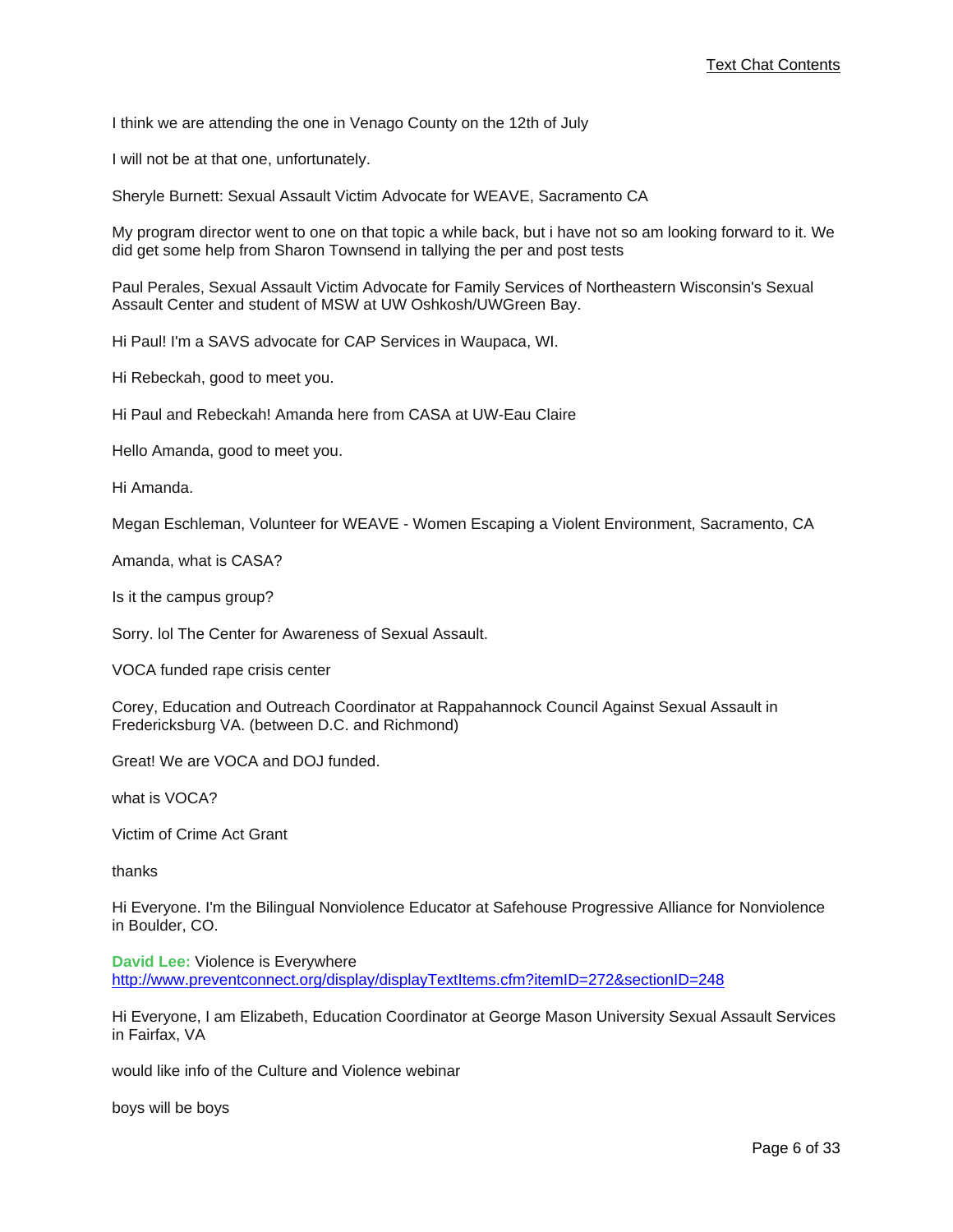**David Lee:** that is listed above

**David Lee:** What are some examples you have seen encouraging narrow definitions of manhood?

The expectation that violence is acceptable

athletics

Boys dont cry

boys talking over women

They have the tools to intervene, but don't want to utilize them

men rule

limited clothing

bread winner

utilize

Various stereotypes...don't cry, be a man, macho

entitlement to women's bodies

men wear the pants in the family

use of religious teachings stating men should be dominant

tough and physical

strong

being dominate sexually

male church leaders

tough and non emotional

stoic

don't be a sissy

Be tough, suck it up, act like a man

religious leader

strong secure

the MAN of the house.

heterosexual

boys don't cry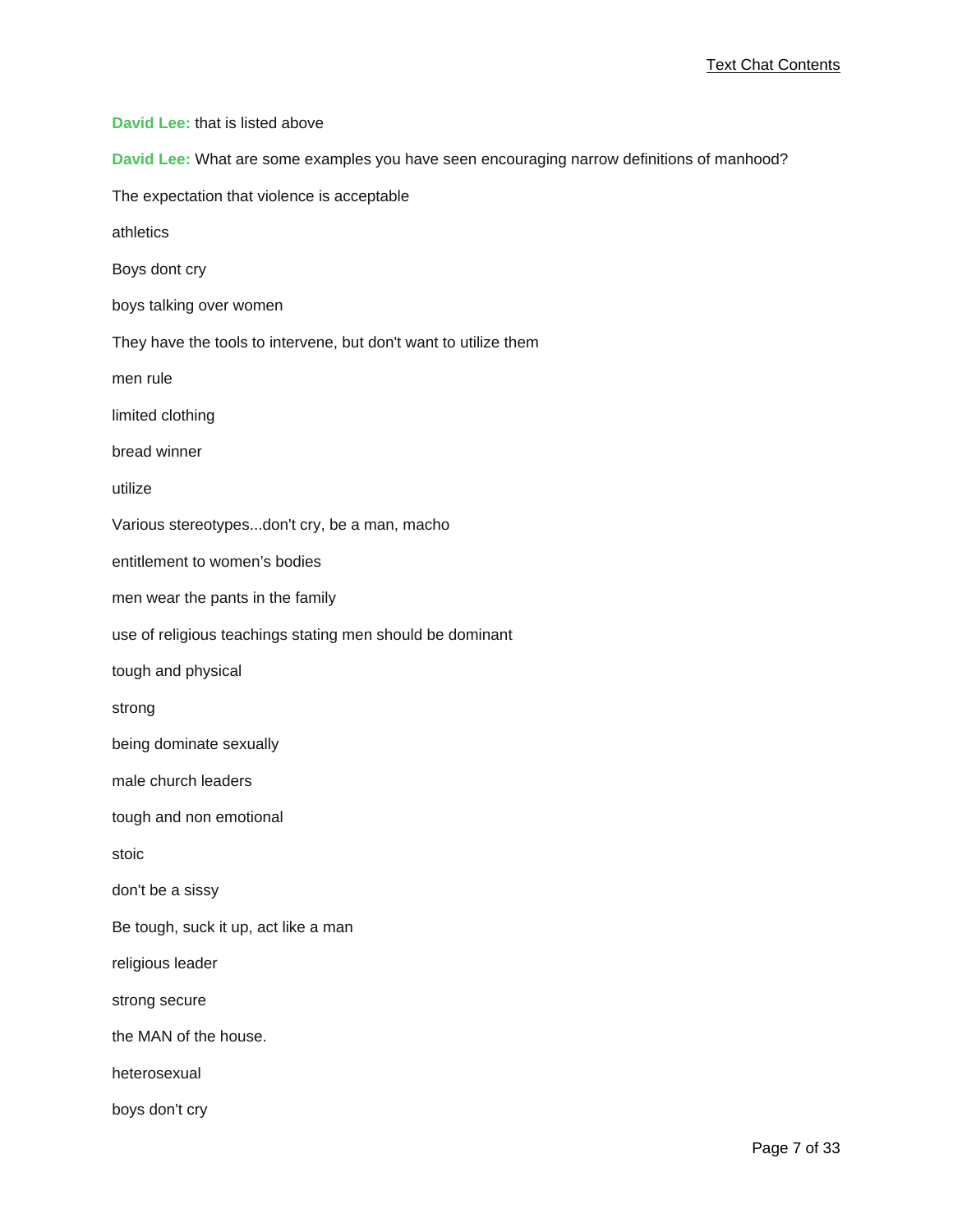| space invaders                                                |
|---------------------------------------------------------------|
| Men aren't abused.                                            |
| many (female) sex partners                                    |
| Warriors equals Violence                                      |
| Must have RESPECT, although distorted view of what respect is |
| Part of a "club"                                              |
| hip hop/r&b with men of color                                 |
| always have the answer                                        |
| in charge, in control                                         |
| Hi Kristen                                                    |
| rational and thinking                                         |
| men are suppose to lead                                       |
| the hero                                                      |
| political leaders                                             |
| trans men                                                     |
| It's OK men cheat, drink, batter and abuse                    |
| women are here to serve men                                   |
| 0% body fat-very muscular                                     |
| "Man" the table                                               |
| perpetually immature/irresponsible                            |
| aiming for sex only                                           |
| has lots of girlfriends                                       |
| must win                                                      |

telling boys to repress outward display of emotions

Dr. Leonard Sax was brought to speak to our senior administrators and field superintendents and told us boys must move around, like battles and guns, draw machines and, if they are "atypical" sneeze, have allergies and are nerds.

unemotional

aggressive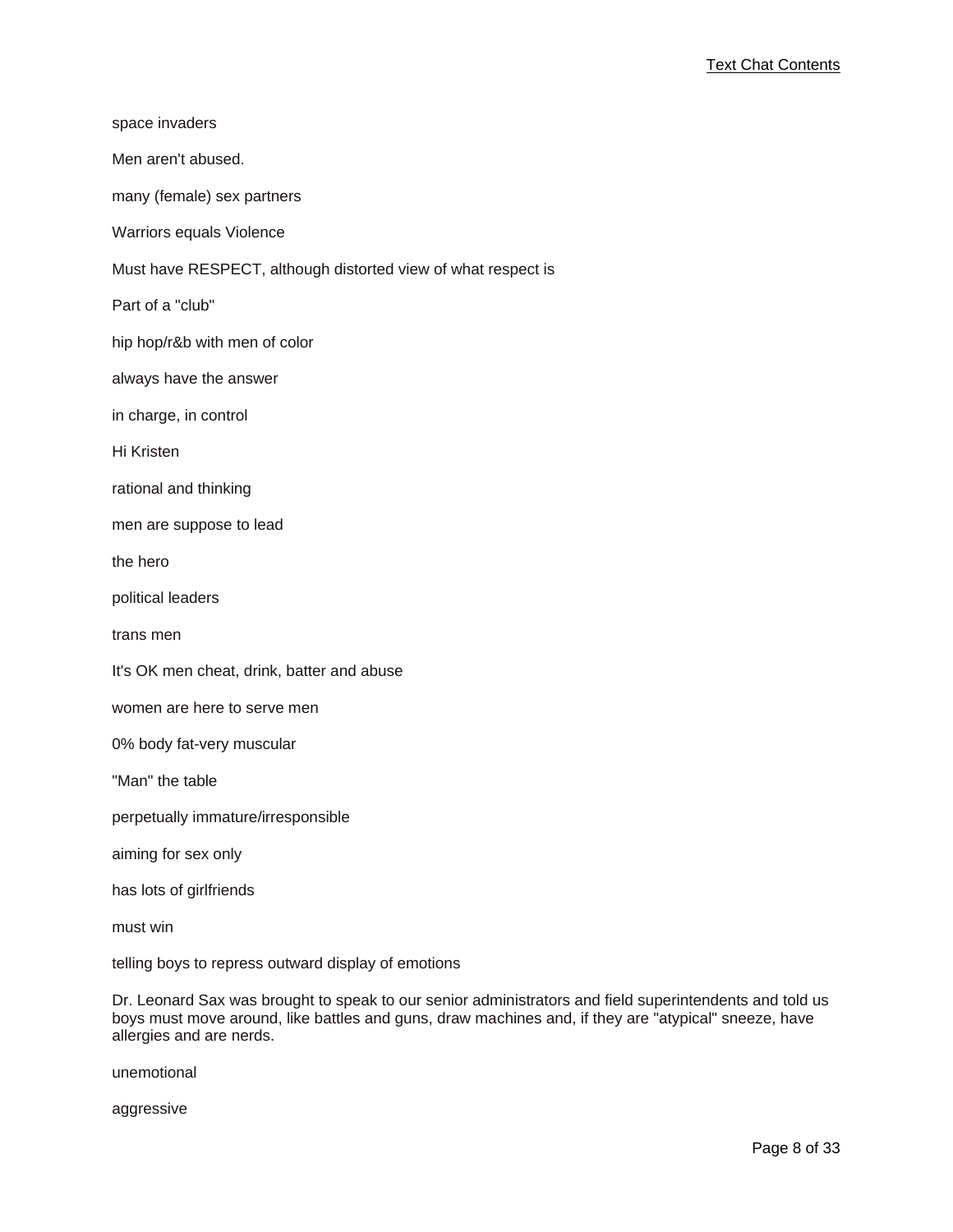Size shows masculinity

join the military

Strong and aggressive, ok to show emotions as long as its anger

decision makers

pain is weakness

only can show 2 emotions: anger & lust

Like women, women like them

Don't throw like a girl.

boys can't play with dolls

"performing wifely duties"

strong sex drive

boys don't cry

entitlement, privilege

don't do allies to women work

Men cannot express their feelings

men are harassed when in traditionally female occupations, such as a nurse

Men can "sow their wild oats" and this is seen as okay and even expected, but is looked down upon for women

real men are heterosexual

I am the Youth Program Director with ROSMY a non-profit working with gay, lesbian, bisexual, transgender, and questioning youth...these are all factors that affect the lives of these youth-however the info tends to only subject heterosexual folks, and while I have had a lot of training of GLBTQ domestic violence, I look for some info about this demographic as well.

**David Lee:** How do narrow definitions of manhood increase the likelihood of gendered violence?

boys/men must be in control

can't blow off steam by talking, so hit instead

the gendered norms justify/excuse violence against women

Women are "objects" to be "used" by males

It's easy to hurt those that are less than you, or vulnerable

Boys are taught that women are inferior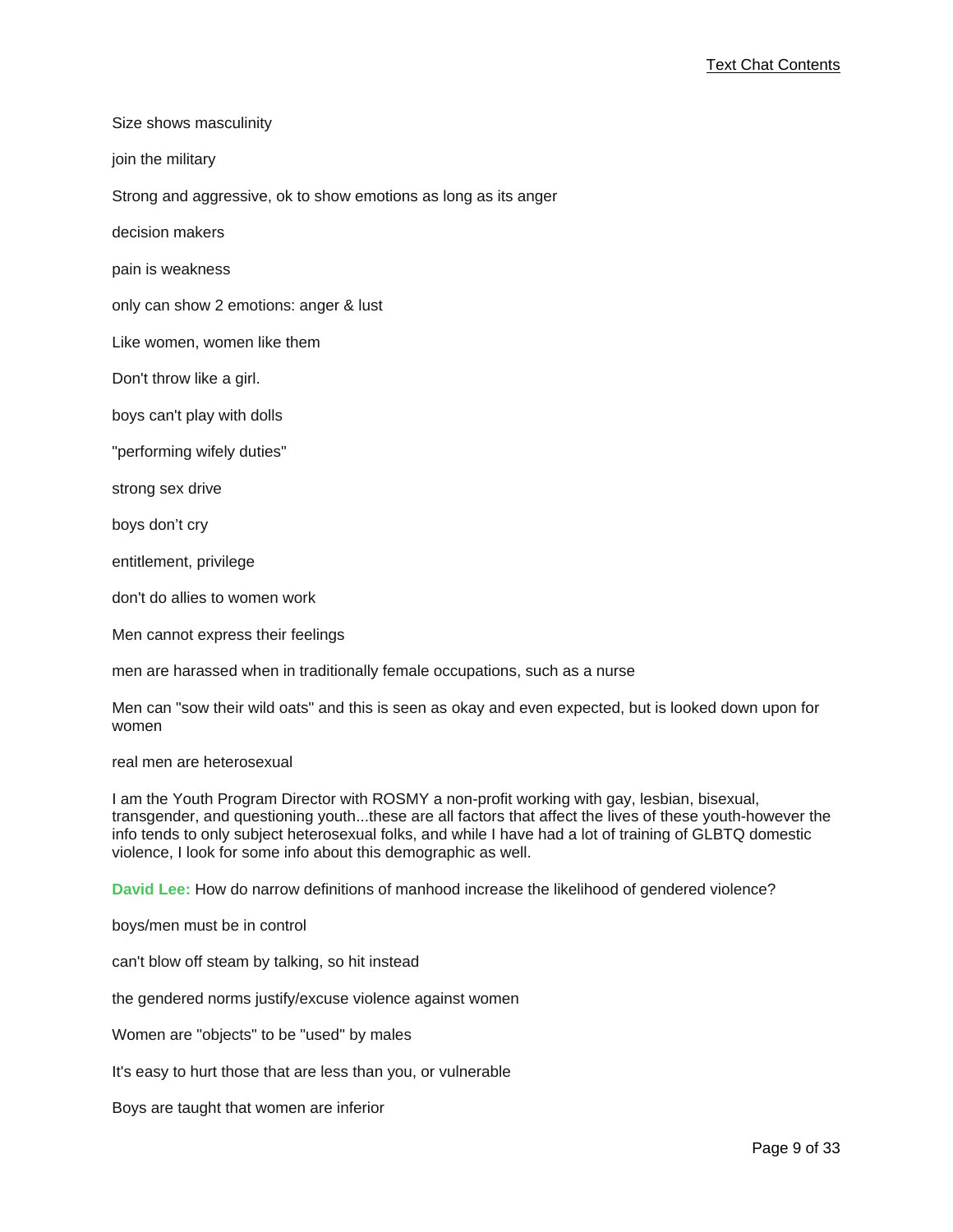Have to "Save Face' and dominate their women

inability to conform to norms can lead to stress/frustration and violence against women

Men must take care of women, so they can make decisions on the woman's behalf regarding her needs and feelings.

men don't have a way to express feelings without violence

they believe they have to fulfill these roles

boys feel like they need to resort to violence to prove their masculinity

wives have to obey their husbands

violence is an acceptable way to solve conflict for men ---> men go to war for e.g.

that women are at fault for what they wear when it comes to sexual violence because men are visual and sexual in nature and women should know this

boys are expected to rape... it's not even called rape anymore

these definitions gives them the "ok" to be violent. as society makes it "normal"

the narrow focus does not allow for a broad scope of emotional access and anger become not only the emotion of choice but the only valued emotion.

Contributes to a "Rape-Supportive Culture."

males are the target of many video games which are violence

women need to be protected by men, so the men have to be tough, even with their partners

anger is the only acceptable emotion; aggression the only way to express anger

show that they are in control

To Webinar Leaders: Jerry Tello is cutting out of the audio and I am missing some of his comments...

men have to "prove" they're men somehow, it's culturally acceptable to do that through controlling women or even perpetrating violence against women and other men

some religious doctrines justify gender-based violence

men resolve conflicting by getting into physical fights, and then the conflict is solved

men have to be tough to deal with the world...men are emasculated in their jobs so have to assert their "manhood" in the house

**David Lee:** If you are having problems with the internet audio please call in at 1-866-237-3252 Passcode 509 837#

The audio is fine if you listen through the phone.

I agree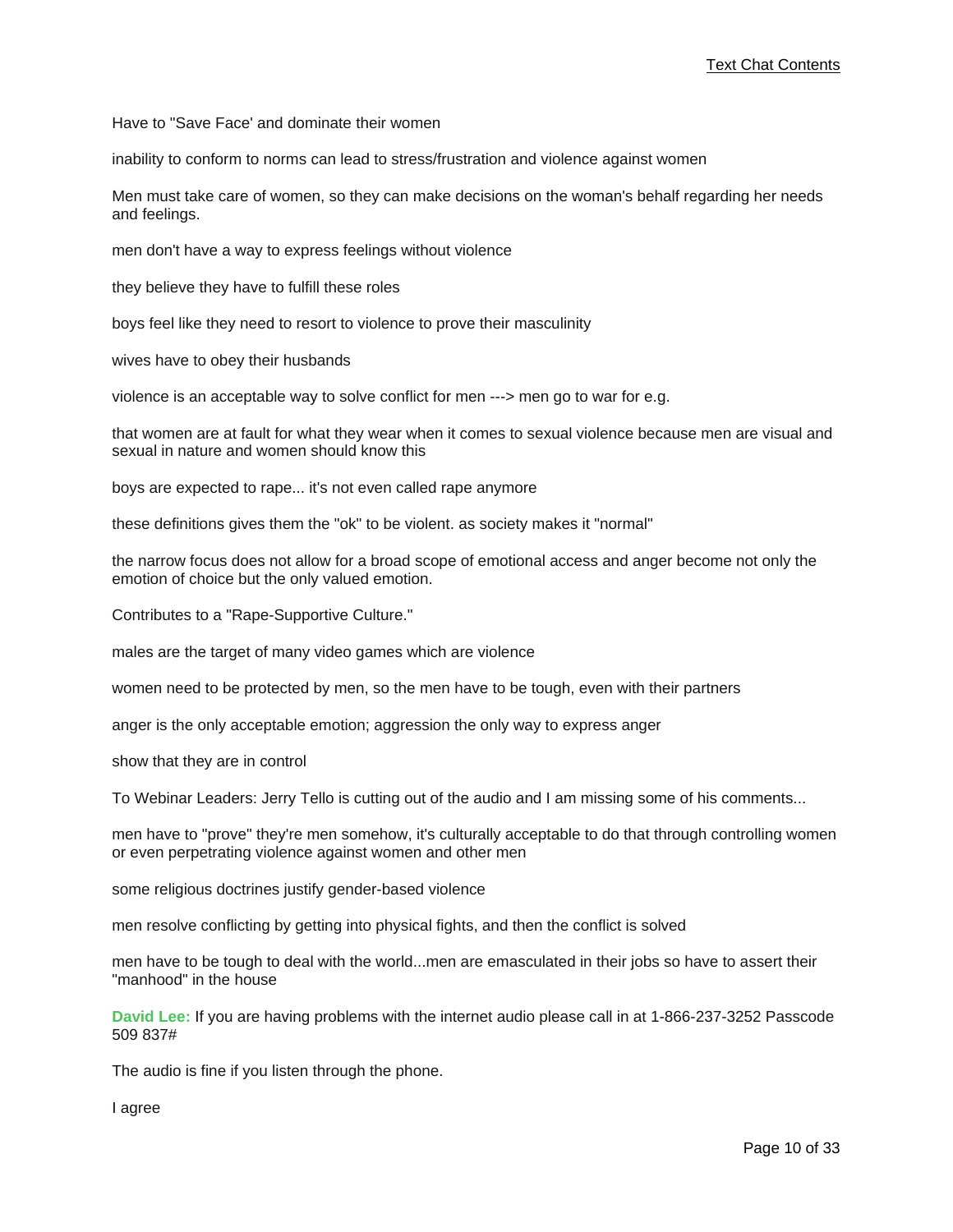If you have a healthy loving relationship, you are "whipped"

or a simp

What is a simp?

wimp?

A simp is a male who has a healthy relationship, it's another term for whipped.

A simp is a calm, caring, kind male

oh that is a new name for me

Hmmm...thanks...definitely new for me too

me too, is it a new teen word, or more mainstream?

its most likely a combo of sissy and wimp

ahhhh. Makes sense

Was this just made up?

There are smaller demarcations, levels of privilege within masculine culture...

=)

ha! probably

I've heard simp used a lot at my teen correctional facility and adult drug/alcohol recovery groups

we live in a patriarchal society

important to note intersectionality of oppression in Jerry's story as well

intersectionality is key and often overlooked

Sumathi what do you mean by intersectionality?

greater amount of violence and normalization of violence in general in our culture.

It's also important to look at the complexities and nuances of how these norms impact folks who identify as Transgender individuals and all the multiple layers of the different intersectionalities of oppression; race, class, gender, sexual orientation, ability, size, age, etc.

I think Amanda might be right, simp may be combination of sissy and wimp

I mean the intersection for example of gendered oppression working together with racial, heterocentric etc oppressions

no system of oppression works alone

thanks, lindsay's and Sumathi's points. great points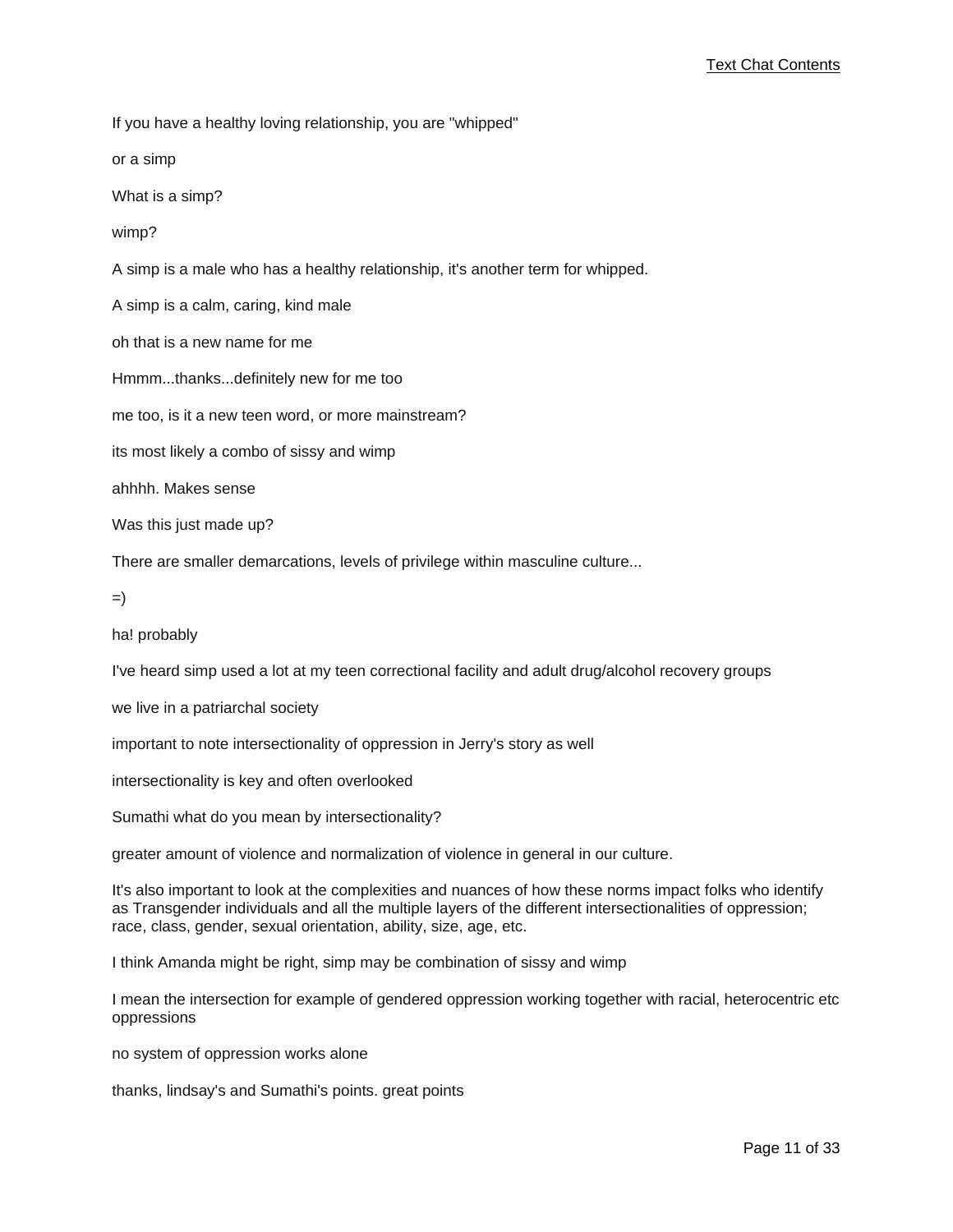Sumathi, thank you.

 $np =$ 

I thought it was interesting how the racism created violence between him and his father, "the slap on the back of the head."

absolutely-please feel free to add if I left anything out

the u.s. is mainly patriarchal but not true for most tribal nation.

Lindsay, I think you're right. Boys can increase their manliness even more by ridiculing or assaulting a transgendered women, or someone who is even thought to be slightly androgynous

The price for walking away lasts longer than a bloody nose ... in many cases

The best way I have seen to walk away from it is to engage a religious paradigm.

good point Todd

thank you ...

great point Joy

yes i meant the US sorry should have specified

but also middle class and privileged men with intact families are perpetrating oppression and violence against women

In my community I hear my kids say that their parents tell them they should fight if the situation comes up, and that's told to both girls and boys

absolutely, I have a very similar story to Jerry's, My father was once pulled over by a police officer for "speeding" and treated like he was a heinous criminal with little mental capacity or ability to speak English---and my father just sat there and took it, it was difficult to watch ( my father btw has a PhD in Astrophysics from Boston College)

not that it matters what degree he has, no one should be treated that way

Unfortunately, similar experiences still play out today

Sumathi, I agree no one deserved that treatment

There are many ways to have recognition and respect - sometimes it is by way of a degree or a profession

the term machismo has been co-opted

and I think we're talking about physical strength as a sign of respect

How is that Paul?

interesting because machismo is always used in a negative context in today's society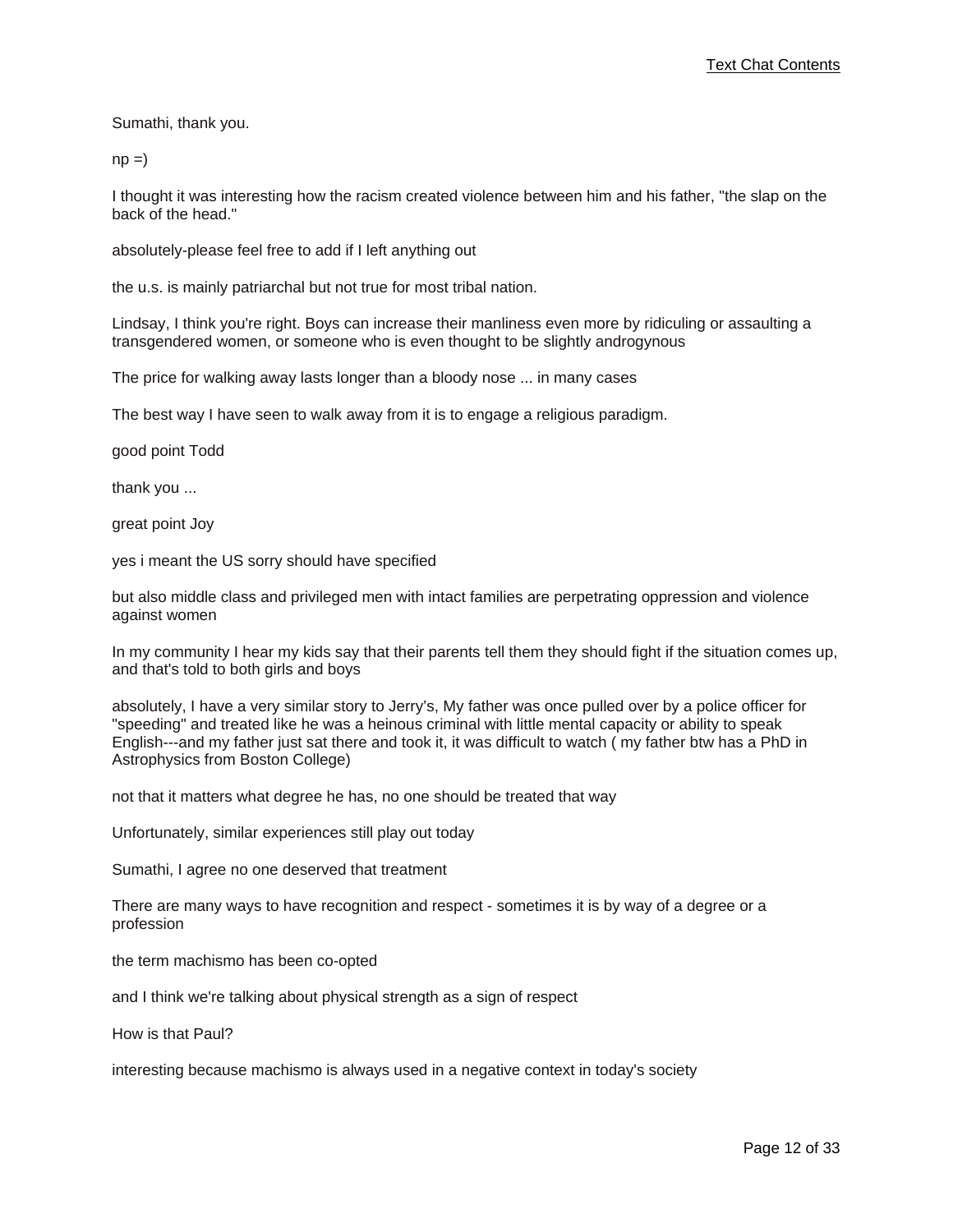Sumathi, it is common to reach for the qualifier of degree or class (aspects of power & privilege) to think they will protect us from abuse . I hear ya.-from Ricky

This Noble man approach is good for bi or multi cultural groups ...

as the speaker said, machismo is about honor, respect , responsibility but it has been co-opted by media etc to explain hyper masculine/violent Latino men

Thank you, Paul.

**True** 

This approach is good for everyone!

very true...thanks Delores/Ricky

It is important to keep in mind that the virtues cited are ones that honorable women should also practice.

I really struggle with the inherent heterosexism that pervades the discussion when we discuss engaging men in this work. Anyone have any ideas to help shift the paradigm to include gay and trans men?

I'm hesitant/concerned when focusing solely on stopping men's violence against women, what about DV in homosexual relationships?

absolutely

good question stacie. I've been wondering the same thing.

how do you move men from willing and ready to active leaders

I agree Stacie, I think social constructions of gender is the ultimate culprit

you

great questions.

you\*

Stacie, I think Sumathi makesa good point and broaden the definition of violence to include that within homosexual relationships.

I'm concerned that chivalry is a gendered system where one man needs to protect a woman from all other men. The norm remains that men protect and women need protecting.

not just masculinity, or femininity

Sumathi, just a gentle suggestion to generally aviod the term 'homosexual' - it's a loaded term (for the most part) in the LGBTQ community

in presentations people seem to recognize oppression based on race/ethnicity, but not gender; they understand stereotypes, but are very resistant when it comes to linking VAW to gender roles/stereotypes, even if they admit feeling limited by it. how to get through to them?

is the culture of your agency open to engaging the LGBTQ community?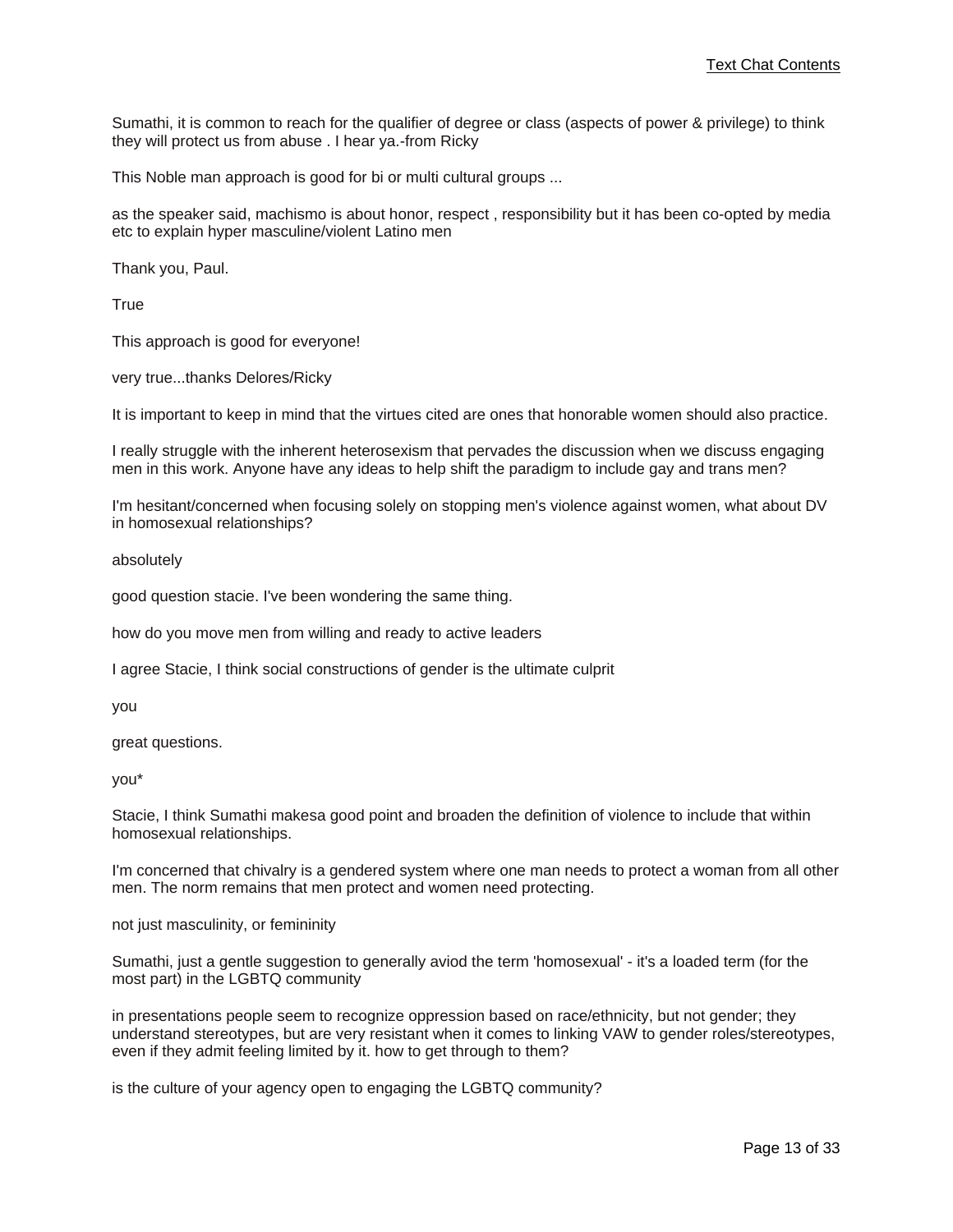Stacie, engage in what you know to shift the conversation. Sexuality has been mentioned but it is not the direct experience we have heard yet from the men in dialogue-ricky

They're talking about changing norms. If we can change norms the nonviolence will carry over into all relationships

absolutely

\*absolutely, I apologize sincerely, that was not my intention

My agency works specifically with GLBTQ youth--teaching them these norms can be rather difficult

Do you thing homosexual men are not included because they generally are not violent towards women in the first place. I am speaking from my own experience with gay men.

totally understand

I second Sarah Holdwick's question

there is a lot of violence within the LGBTQ community

it is very rarely reported

and when it is...police never know who to assume responsible...it gets very sticky

yes!

Gay men unfortunately do commit violent acts toward women too.

And not just women are affected by this violence... Numbers/majority of those affected by violence in general are male victims. (Non DV related)

I work with the local LGBTQ community and have very little problem addressing these issues. There are many parallels between sub-dominant cultures.

and there is a lot of violence within the lesbian community, intimate partner violence

Sumathi-to your point; violence impacts the Lesbian, Gay, Bisexual, Transgender, Queer/Questioning, Intersex and two spirit communities and those communities have additional layers of oppression and stigma they have to deal with.

I don't know if its ONLY about one gender construction dominating the other, so much as the frustration that is built up at being so rigidly categorized

women also perpetrate violence against men- the point is how to teach people that relationships need to be based on respect and violence is unacceptable.

exactly

agreed.

yes violence occurs in the lesbian community but isn't this about men and changing norms in this

So true Sumathi...the limits of our language norms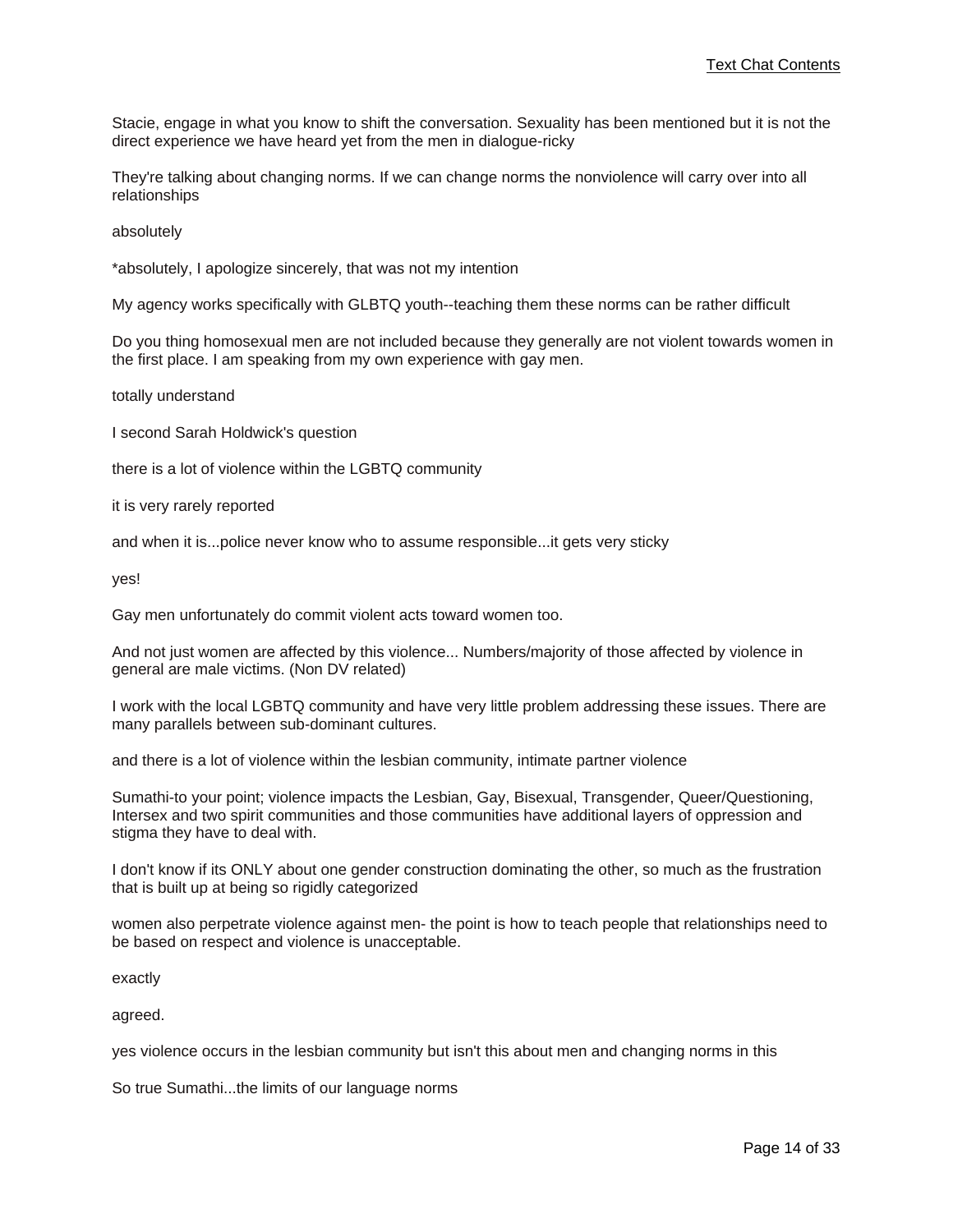I think the domination aspect DOES matter - it has made my life very different, the fact that anything feminine is automatically less valued, and disempowered

oh absolutely! I am definitely not discounting that

most research demonstrates that IPV happens @ about the same rate in LGBTQ relationships as it does in heterosexual relationships

Thank you Elizabeth!!

I just mean, it can be hindering to our process in eradicating violence to focus only on men and masculinity as being violent against women, because it renders a lot of the violence that is prevalent in all of our communities as invisible

agreed.

Stand Up Guys in Rochester and across New York State are engaging well intended men to join the movement to prevent [vi](www.standupguys.org)olence against women and children. Please sign the Stand Up Guys Pledge! <www.standupguys.org>

Right but today's webinar is about how male gender norms promote a violent environment... so we're talking about male gender norms

**David Lee:** What are strategies at the individual, community education, and educating providers levels that counter narrow definitions of manhood norms?

Sometimes we need to focus on one thing at a time....

White Ribbon Campaign.. definitely.

Annie...are you in NY?

Media Literacy Education

**David Lee:** What are strategies at the individual, community education, and educating providers levels that counter narrow definitions of manhood norms?

Meghan - Yes. Annie Lane is in NY

educating athletic coaches to be intolerant of disrespect toward women.

What's a good resources for media literacy?

poster campaign with photos of local male leaders with a prevention message

What is white ribbon campaign?

Working with college athletic directors to implement bystander programs.

I work with groups of boys

campaigns are only as good as their ongoing commitment to keep a strong presence in the community

Male speakers/survivor speakers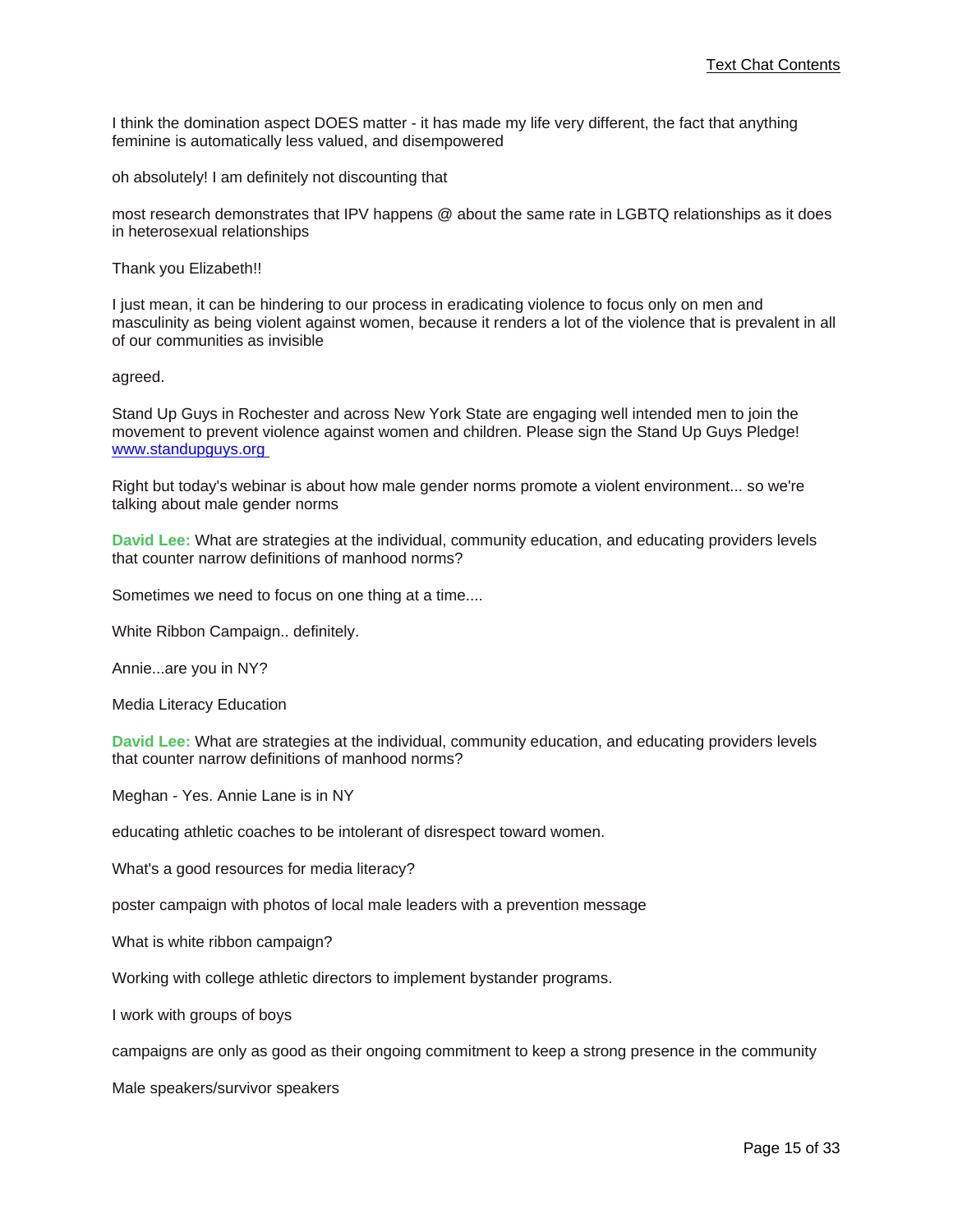One in Four is GREAT

in her shoes

an ongoing high school boys initiative that is active year-round in a school

in touch with teens

Teachings of the White Buffalo Calf Woman in the Lakota Traditions

do you think schools for boys can be used to counter narrow definitions of manhood? If so, how?

batterer education programs

Sex Signals was also good

Men Of Strength Clubs

Men's Strength Campaign

generally speaking, providing a safe space for men in the community to open up and talk about their experiences

Teen survivor speakers

awareness/educational presentations on college campuses

Passport to Manhood

COACHES ALSO BEING USED WITH YOUTH SUICIDE

The river of rape culture

healthy sexuality education also

check out the Straightlaced video as well! Excellent convo starter

educating our youth on how to be men without degrading women

Men Standing Up Program through MESA: Moving to End Sexual Assault here in Boulder, CO as well as PBJ: Peers Building Justice; counters traditional gender norms and roles

engaging boys preschool & up

Man/Woman Box is very useful

individual: workshops/presentations, community: walk a mile (although it's problematic) also, websites, poster campaigns, youth groups, young men's groups

In our DELTA Project we are building the capacity of our partner agencies about primary prevention and ways to include it in their existing work

mentoring programs

hello david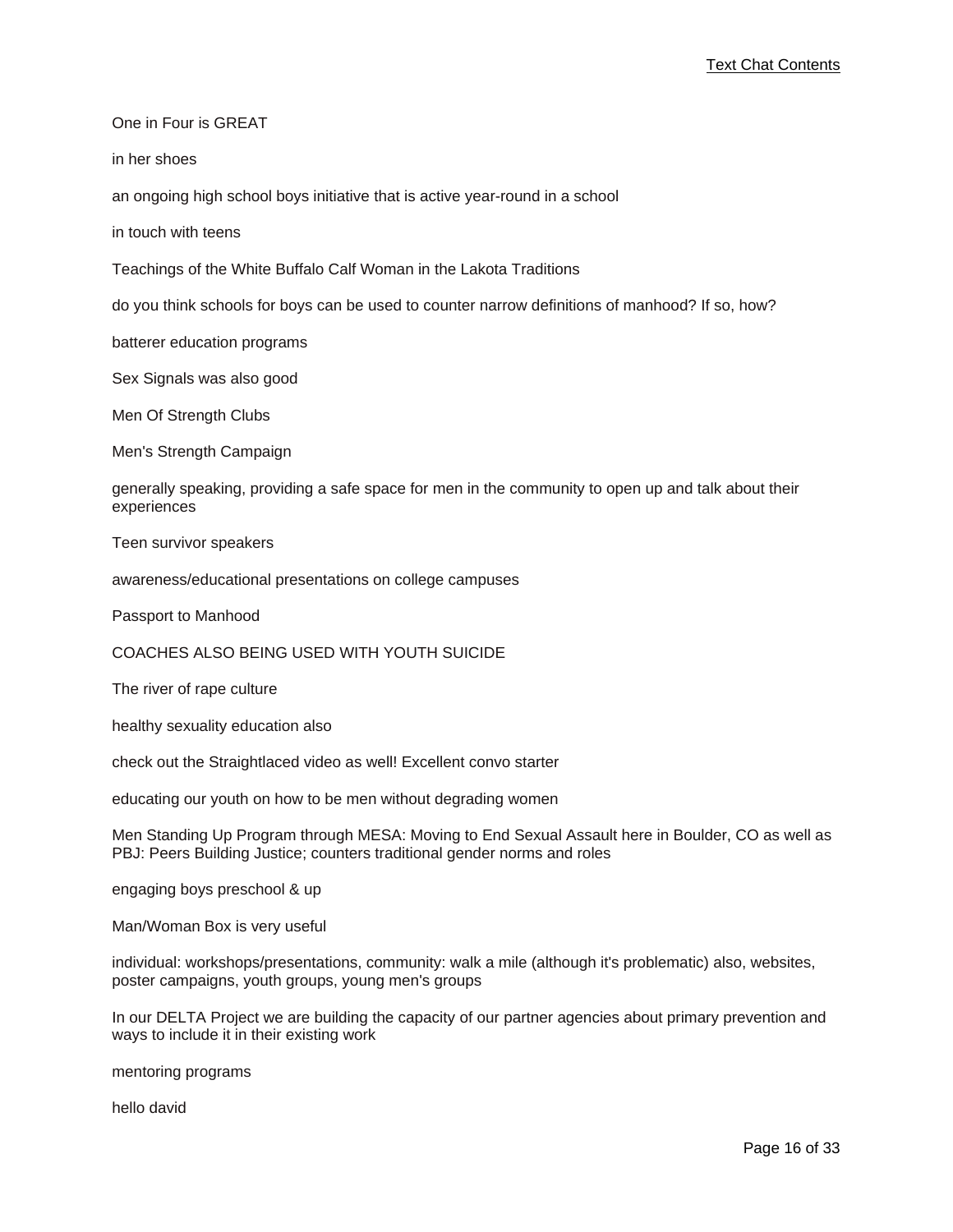At Mason we have a group called Mason Strong that is used to counter these narrow definitions through educational programs

Anyone seen/shown Hip Hop: Beyond Beats and Rhymes? \*\*(essential for any lover of hip-hop)

Men against Sexual Violence

great/powerful film!

**David Lee:** We will put the text chat on our web site at [http://www.preventconnect.org/display/displayTextItems.cfm?itemID=287&sectionID=248](http://www.preventconnect.org/display/displayTextItems.cfm?itemID=287§ionID=248)

yes, Sumathi. Byron came here and he was wonderful

awesome movie!

loved BHurt's movie.

hahaha awesome!

its tougher to heal than to hurt

PBJ (Peers Building Justice) is a collaborative peer education program through Safehouse Progressive Alliance for Nonviolence and MESA: Moving to End Sexual Assault in Boulder, CO

Tough Guise is useful as well

No Sumathi but I saw that and thought about previewing it. I will definitely look at it now

engaging men in county fairs and community events like barbecues and such

DEFINITELY worth it

Girls are allowed to play with dolls and action figures... boys are not given the same CHOICES.

yes, we use BHurt's video all the time in our Domestic Awareness Classes.

we've used BBR in detention centers- always goes over well. the guys really relate to the pressure to be "hard"

(only \$9.99 on Itunes p.s.)

**David Lee:** Byron Hurt of Beyond Beats & Rhymes appeared on a previous PreventConnect web conference [http://www.preventconnect.org/display/displayTextItems.cfm?itemID=257&sectionID=248](http://www.preventconnect.org/display/displayTextItems.cfm?itemID=257§ionID=248)

We hold "Men Who Cook" events.. food cooked, and served by males to raise money

and create awareness

Tough Guise is useful. yet, it's not quite accessible (very academic, media is outdated every 2months). yet, the messages are very prevalent.

Ashley, who is the food served to?

that sounds really interesting and creative Ashley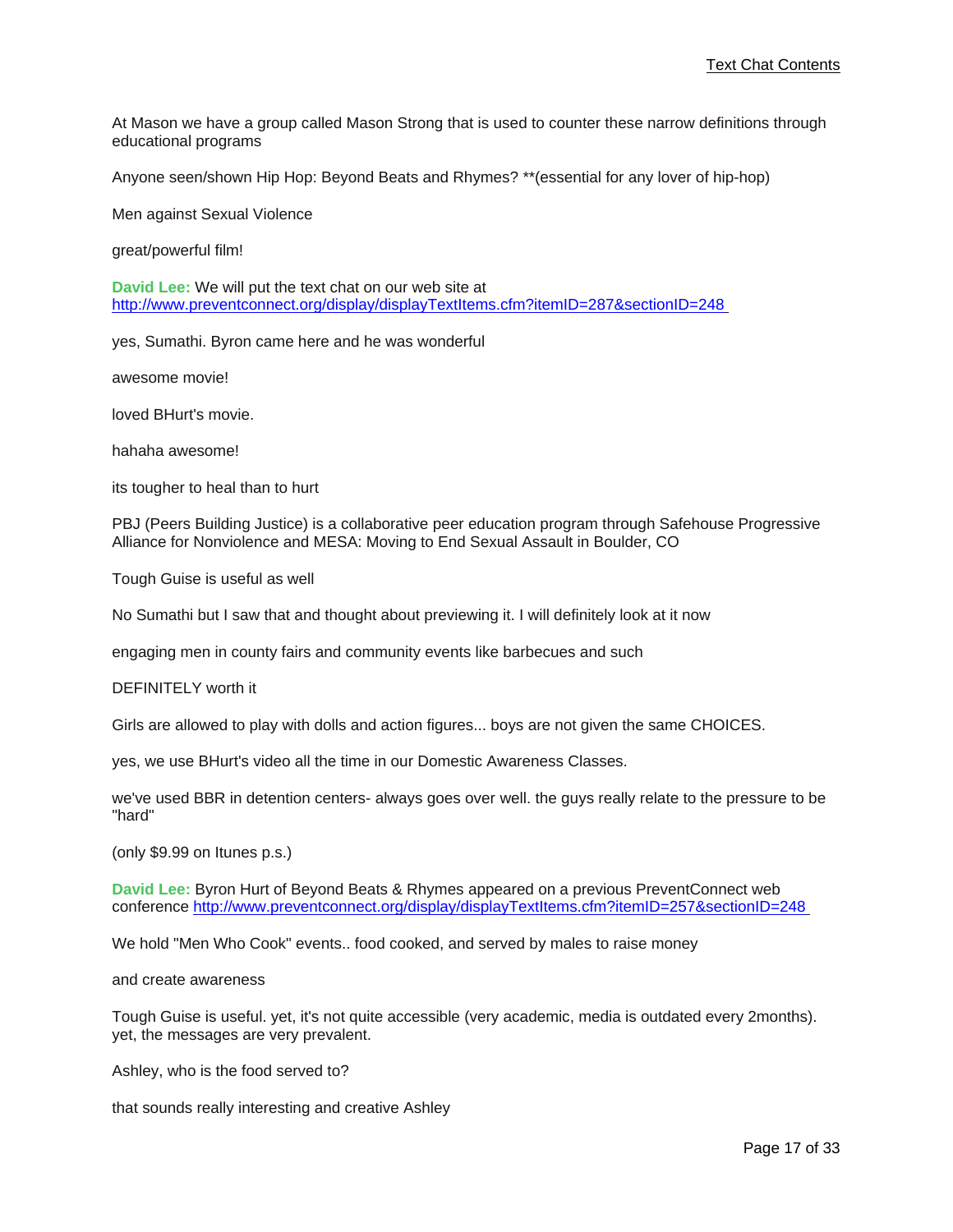I was involved with Charles Hall's art exhibition, "This is not an invitation to rape me"

Agreed Billy

engaging men at faith campaigns

Question- how do you get men to come to events that are about emotion, without being about spirituality?

yes, tough guises is very instrumental in explaining the struggle from boyhood to manhood.

rites of passage

because the spiritual population is EASY to reach.

hum, i like what's being said here.

Dare--usually I shift the wording away from words like "emotion" and make it about helping survivors and being a good "man" kind of stuff...

I agree with Jerry on this one: thru 40 years of the women's movement women have been expanding their roles and definitions, men were thought to already be "complete". The myth is that women's roles were limited but men's were not. But men's ability to be whole, emotionally healthy, connected beings has been constricted and discouraged, ie: sports is one of the only appropriate avenues for emotional expression. You can't change gender norms by looking only at half the population

The events may be held at someone's home as a house party where they charge their guests, or a local restaurant will host the event and is open to the public

Jeffery Canada's book Stick, Knife, & Gun illustrates the transition from fist-fighting to shootings in urban cultures.

looking at the multiplicity of masculinity, really expands conversations, highlighting intersecting identities

Dare: I think it could be possible to frame it as a "taking your community into your own hands" like using the empowerment model in counseling survivors of SA/DV, community members (male and female) should feel empowered to take charge of their space

Stand Up Guys mission is based on engaging men and Women as allies. We always co-present and share survivor stories.

The mayor and city council holds a "Men Who Cook" each year at a different restaurant.. and wear aprons and cook.

I FEEL THAT THE BLACK MEN SHOULD BE GIVEN HUGS, WHICH THEY DO NOT GET AS A YOUNG BOY.

JERRY-thank you for sharing about this; I love it. It makes a lot of sense. Thanks for bringing focus to the emotional/spiritual side.

all men need more hugs

Good point ... There is a lot of gender programming that must be undone. This goes for young men and boys as well.

I need more hugs.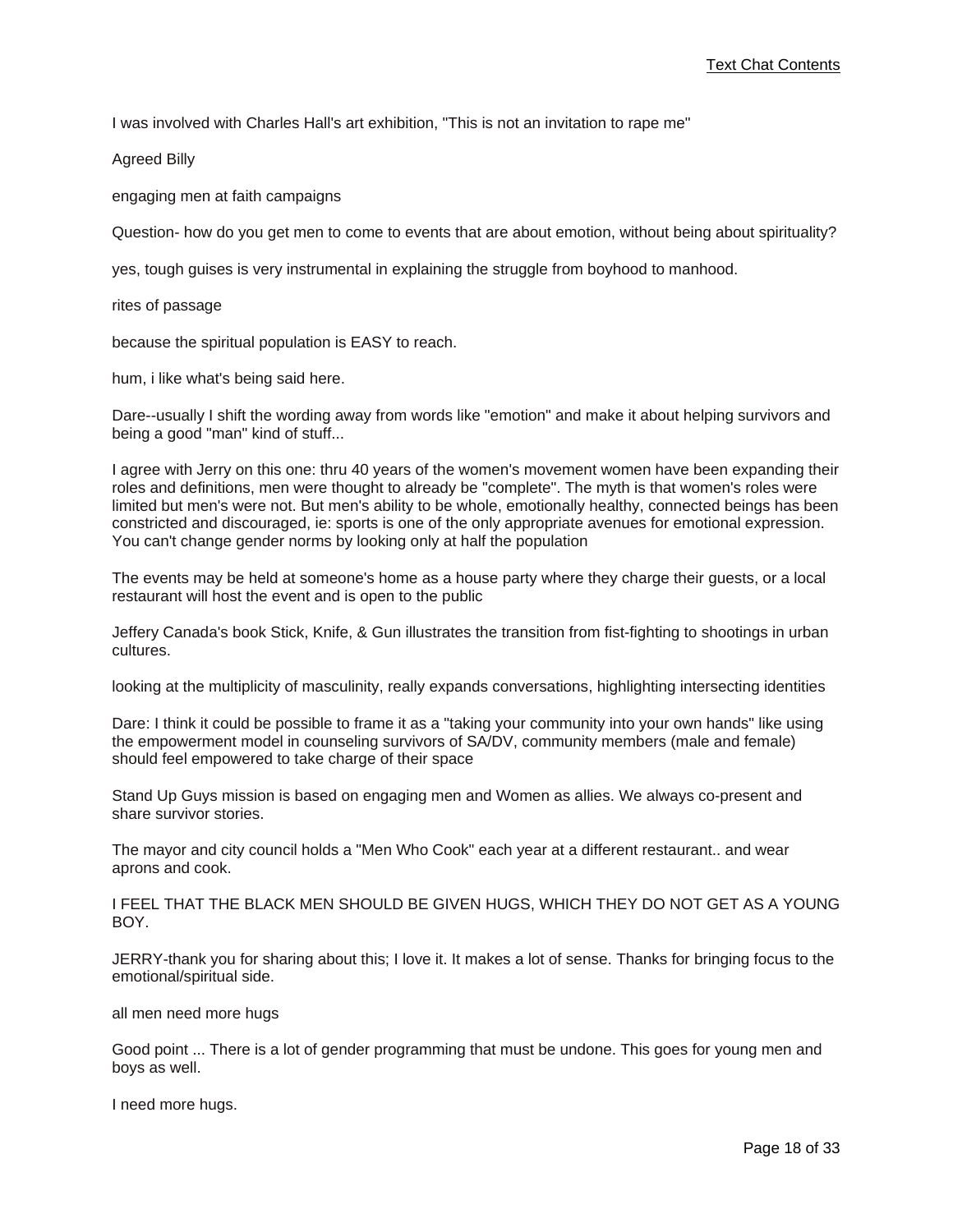That's been a big challenge for us as well, being able to get resources to provide a "train-the-trainer". and then letting the knowledge develop, depending on the location of the service providers.

go home and hug your son and tell him you love him

and it is not undoing men's programming, merely augmenting and enhancing the roles that men feel allowed to express

the earth needs a hug right now, specifically the gulf of mexico

to Ashley B: \*hug\*

Hugs are the best and from the African American community I am from it is the norm-ricky

My 22yo son still openly hugs me and tells me he loves me in public.

free hugs campaign

sharon - mine too

IN THE BLACK COMMUNITY, A LOT OF YOUNG BOYS HAVE BEEN TAUGHT THAT THEY NEED TO BE A MAN, AND NOT A CRY BABY LIKE A PUNK.

Thank you for naming that, Craig, we need to remember the queer roots of the this work, for sure

hugs are an interesting thing for many men. many men i know still don't know how to give hugs. especially if they have had past abuse. very sad. \*HUG\*

unfortunately that is in most if not all male cultures...not to be cry babies

that's in the white community as well, darlene.

Though, when visiting schools, often the male teachers, educators, etc... perpetuate these norms. They are not effective as role models, and educating them enough to change is hard to attain.

### HUGS ARE VERY ESSENTIAL FOR THE YOUNG BLACK MALE!

Agreed, Darlene

As a young woman, I have been disrespected by the "cool" male teacher in the lunchroom right in front of the students!

i get a lot of comments from people because my son is very sensitive - cries when people hurt his feelings - even with the experience that i have - it is hard to counter the feedback from others and to continue to support his sensitivity

hugs are very essential regardless of color...

it is not just the committing of violence, but the allowing of violence from other men that needs to be addressed.

Darlene, you make a good point. for a lot of young men, it's a safety thing too. they need to at least appear tough to not be targeted by other men

Bystander behavior!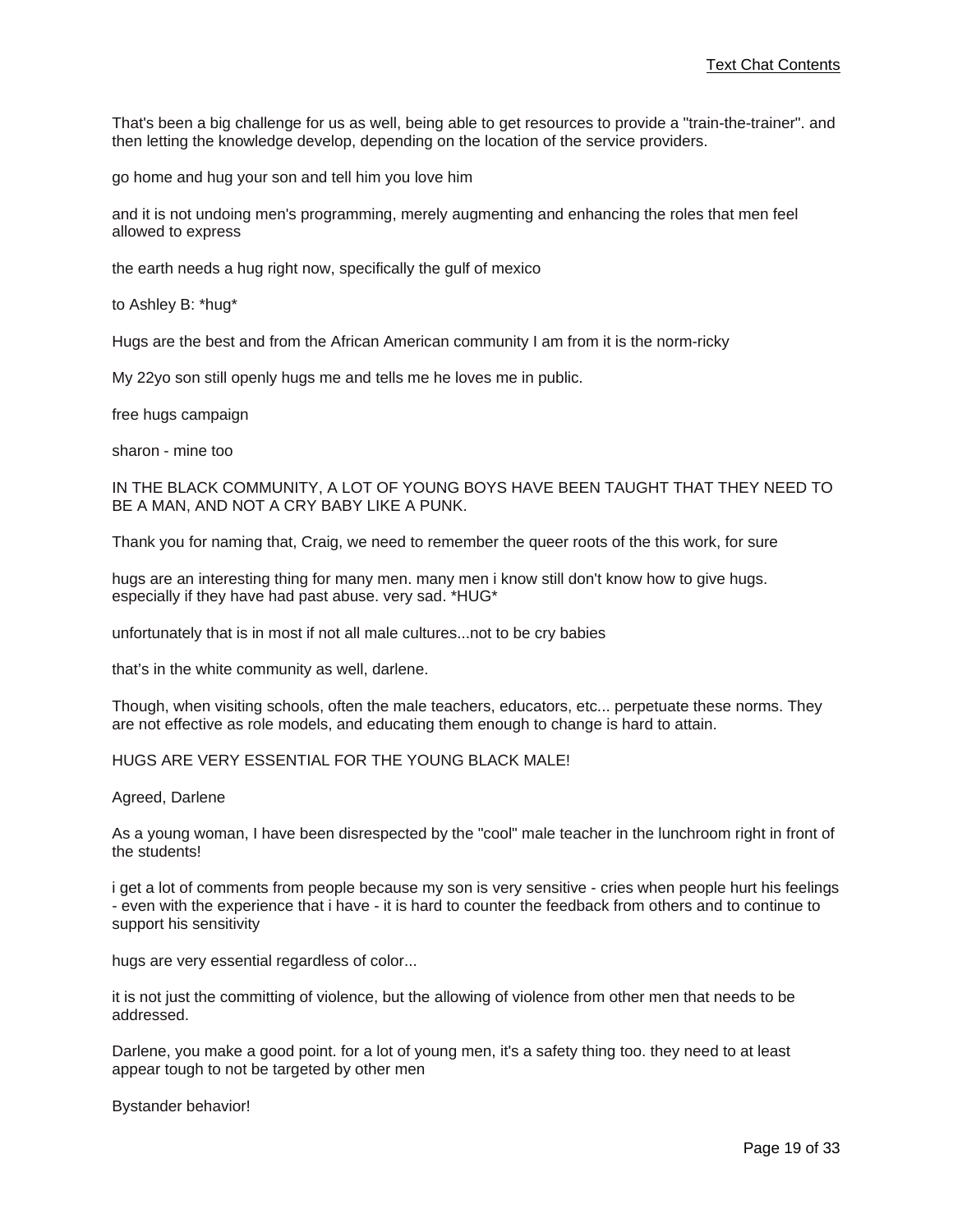Courtney that must be tough.

cool sometimes can mean maintain hype and false self

True True Ciara

the boys look up to these teachers the most... this male teacher hits on me, and then so does his student

I TEACH MY YOUNG GRAND-DAUGHTERS THAT THEY SHOULD NOT ACCEPT ANYONE CALLING THEM OUTSIDE OF THEIR NAME.

GO MASS!

hahaha, I second that!

Massachusetts?

while it is true all people need deserve affection, I think it is equally important to respect a man's desire not to show affection publicly

Thank you Jerry. Identity - indigenous specifically - includes the whole person which include the essence/spiritual aspect. returning to honor is how we approach our work within the community. again, thank you!

yes?

young women also need tools around how to react to and challenge this behavior reasonably, maturely, and without being reactionary/violent themselves.

**Whereabouts** 

hahaha

I'm from Voices Against Violence in Framingham

THE TRUE NATURING SHOULD START FROM THE TIME THEY UNDERSTAND THE DIFFERENCE BETWEEN THEM BEING A BOY RATHER THAN A GIRL.

Wonderful.. I'm familiar.. The Women's Center, New Bedford. Were you at the Nan Stein training recently? Your name is familiar (believe it or not)

but what makes that difference - just that they have a penis?

In fact, some men do not go to church because prayer circles... other activities have women's natural way of expressing emotion/affection in mind more so than what has been considered tradition man's way of expressing emotion

good question courtney!!

agreed courtney. That is why we are here, breaking down those rigid gender definitions

it's the meaning that we attach to it

We have to move away from the gender binary.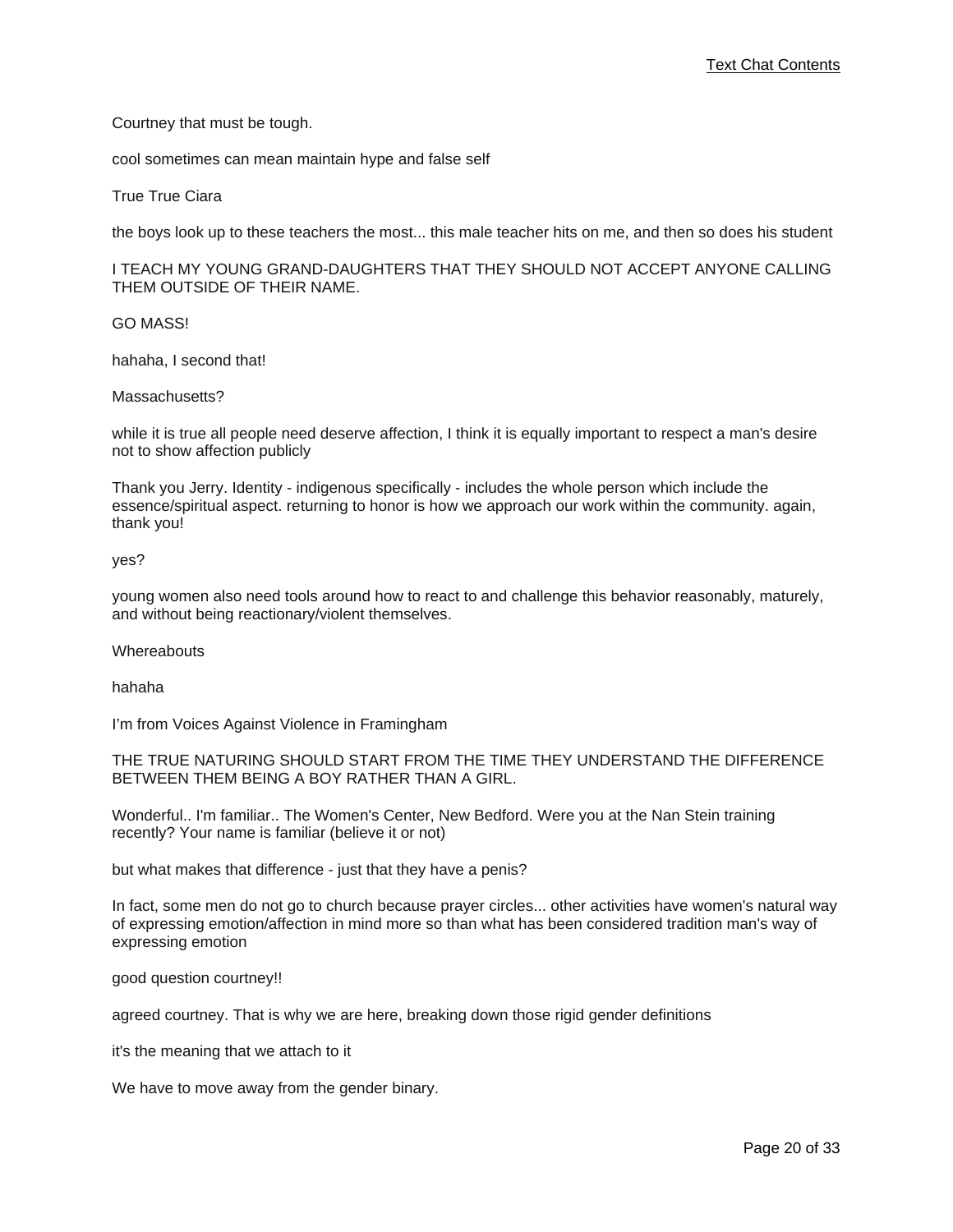exactly - we attach it - I don't' think children look at their genitals and decide how to behave

agreed!

A friend of mine explained it as a gender galaxy. I quite like that idea.

i like that too

wow, that is beautiful.

that is good Billy

I AGREE, WE NEED TO ADDRESS THE ISSUE OF THEM AS AN INDIVIDUAL.

props to your friend

Def

we need to address why we insist on labeling and identifying people's gender

we need to meet people where they are.

MA also has MVP - Mentors in Violence Prevention - male college students educating

well, to reconstruct something, i feel it's helpful to deconstruct what we have

not following you, billy

Julia Serrano's book addresses this topic beautifully. Read it. [http://www.amazon.com/Whipping-Girl-](http://www.amazon.com/Whipping-Girl-Transsexual-Scapegoating-Femininity/dp/1580051545)[Transsexual-Scapegoating-Femininity/dp/1580051545](http://www.amazon.com/Whipping-Girl-Transsexual-Scapegoating-Femininity/dp/1580051545)

agreed.

YOU ARE SO RIGHT COURTNEY, BECAUSE THAT IS ANOTHER FORM OF RACISM

we have to unlearn all the gender stuff we've been taught from birth

Great book

Right?

young girls need to be taught at an early age what their value is

literally FROM BIRTH, like the first question anyone asks when someone is pregnant or gives birth is "Boy or Girl?" and then clothes that are only either pink or blue--its ridiculous

Yea I really did learn some things about how I construct gender and how society has played a large part in how I conceptualize boy and girl

That is a BIG question.

agree..all colors are beautiful!!

like Mr. Tello said, boys aren't born being violent, they learn to behave that way through our culture, not strictly because of anatomy. we learn to devalue females, or anything considered "feminine"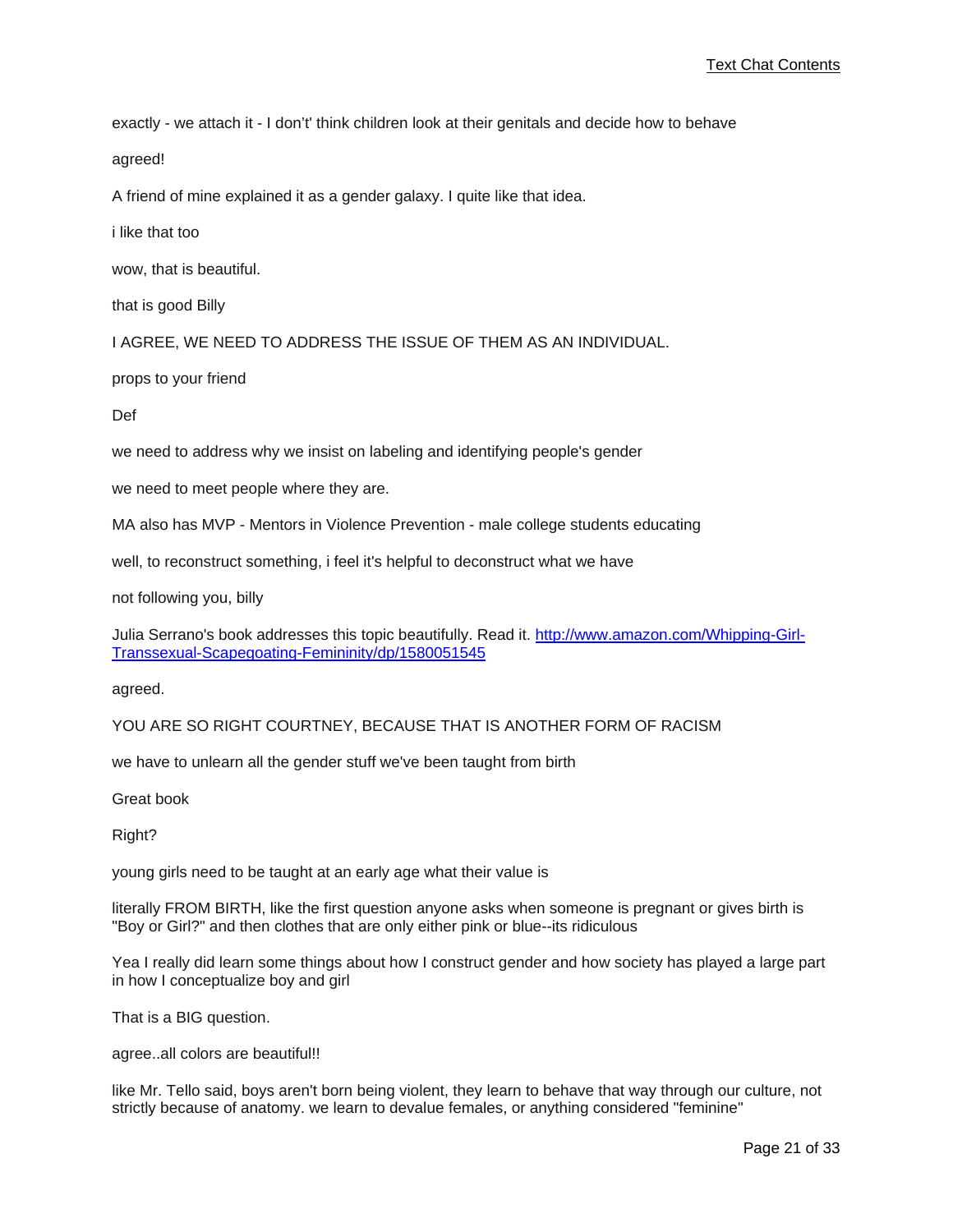encourage men to take paternity leave

Im going to dress my daughter in all shades of blue

Although in the last couple years I've noticed the trend for new baby things being yellow and green which I feel is a step moving away from this

awesome idea marsha

my kids will wear black and gold

most men in the US don't get afforded paternity leave!!

why are we so uncomfortable if we don't know someone's gender? our culture has told us that not masculine is weak - so men are forced to prove their masculinity so as not to be weak

good for you Christina and Andrea!

good questions

there's an article on paternity leave in this month's Ebony

I am going to let my children dress in the colors they want to wear and paly with whatever toys they want too

exactly Jerry! as you look at the oil spill and people are saying we are all connected. We have been living that lifeway for century. as a whole, people, community...

Andrea - I personally prefer green

I;ll have to check that out Sarah--thanks

**David Lee:** What are strategies at the organizational practice and policy level that counter narrow definitions of manhood?

Personaly, I agree with you Courtney. unpacking that is challenging. have you read Project Baby X?

In toys things are still very boy or girl oriented, with girls things mostly "princess" of TV character things

Green works too!

I agree with courtney - the larger problem is gender construction as a whole... I'm starting to wrap my mind around the fact that we have to start where people are though - they are currently divided by gender, so at least broadening their concepts of those genders is a baby step toward being free

The problems that follow are the issue. What happens when a man steps outside of the box? It traps them inside.

IT IS SO UNFORTUNATE, THAT IF A MALE IS A VICTIM, THAT HE WILL NOT SEEK HELP OR ASSISTANCE FROM ANYONE BECAUSE OF ALL THE STIGMAS, ESPECIALLY BLACK MEN. I SEE IT HAPPENING EVERYDAY AS RECENT AS THIS MORNING.

Encouraging better paid paternity and maternity leaves would be good... the lack of support for new parents devalues the caretaker role, regardless of the parent's gender identity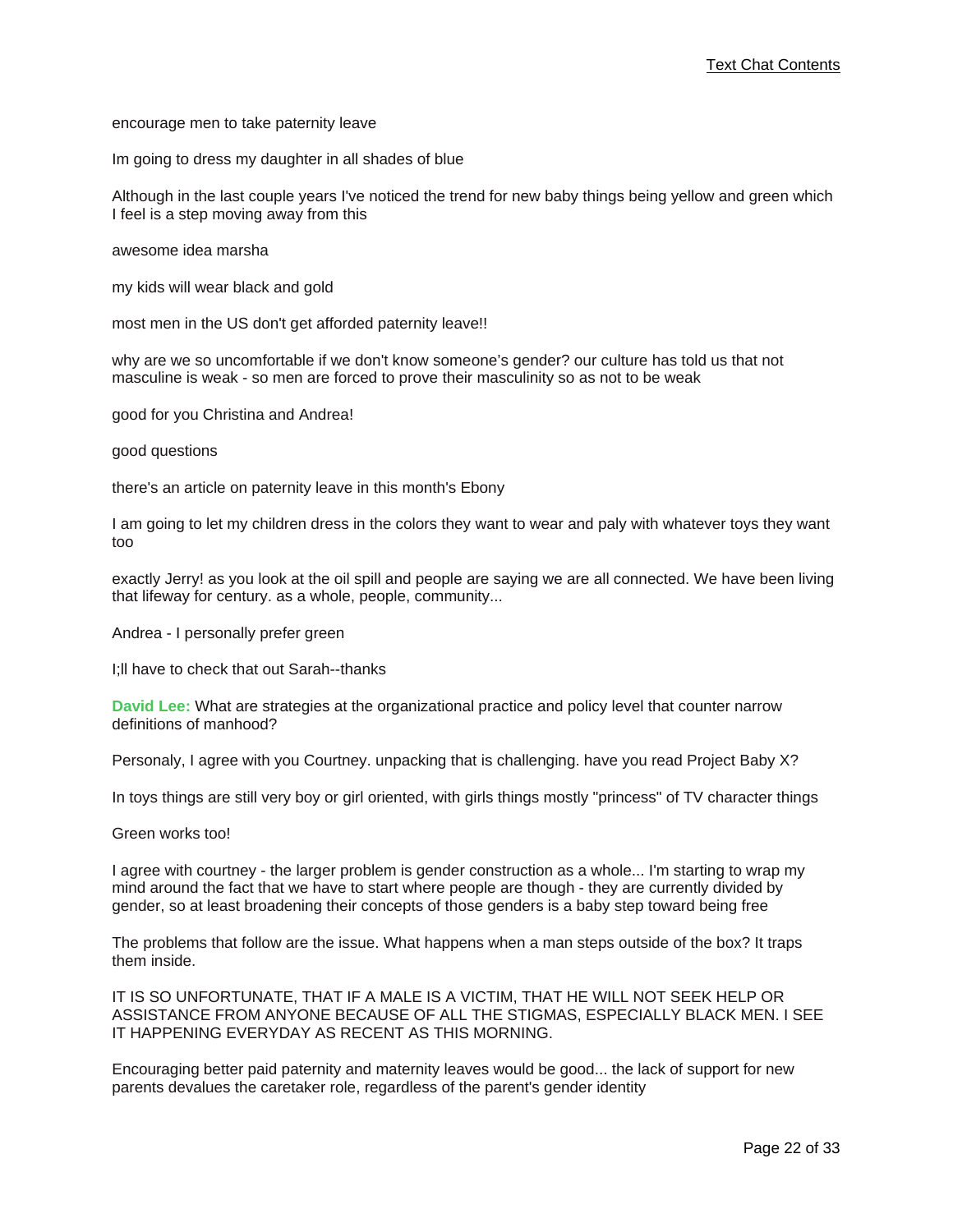Page 26-7! "Fathers Navigate Paternity Leave"

NO man wants to knock of the door of "The Women's Center"

we have to address this issue with women, too - women at are shelter who are escaping violence, still perpetuate the strict gender roles - they won't let their boys play with dolls, makeup, etc

our shelter -oops

agreed courtney

how about for this question--organizational practices of the US military

Courtney, agreed, we have residents get upset when they see male volunteers

I have always enjoyed the Women's Ctr. -ricky

Even WEAVE used to be called women Escaping a Violent environment..not males.. I do know that is no longer the case

I was speaking to some of my classmates and they said that fathers teach their sons gender norms to protect them from being ridiculed from other boys. They argued it was just easier to make them conform then step outside of the box which just made me sad

i mean, don't ask don't tell?--insanity

because they understand the danger in transgressing powerful social norms. there's a cost.

specific messaging in prevention efforts, totally

Ashley - this man loves the Women's Center at the University of Pennsylvania and spends lots of time there

How DO you reach men who are hostile/disinterested?

We have a male as our director and another male who does Prevention Education and we have never had a problem in our shelter

That's wonderful to hear.

Sumathi-Yes! so insane! who says you can't serve your country just as well as anyone else if you happen to be LGBTIQ?!?

and its not religion its spiritual

so many other cultures have men and women in their military - we still persist that women/feminine won't be strong enough to protect our country?

It helps to have them do some speaking engagements to male groups because they are heard

There's a misconception we do not serve men here.

yes, a social cost to breaking out of societal norms, but a greater spiritual cost if the boys do not -- and girls, too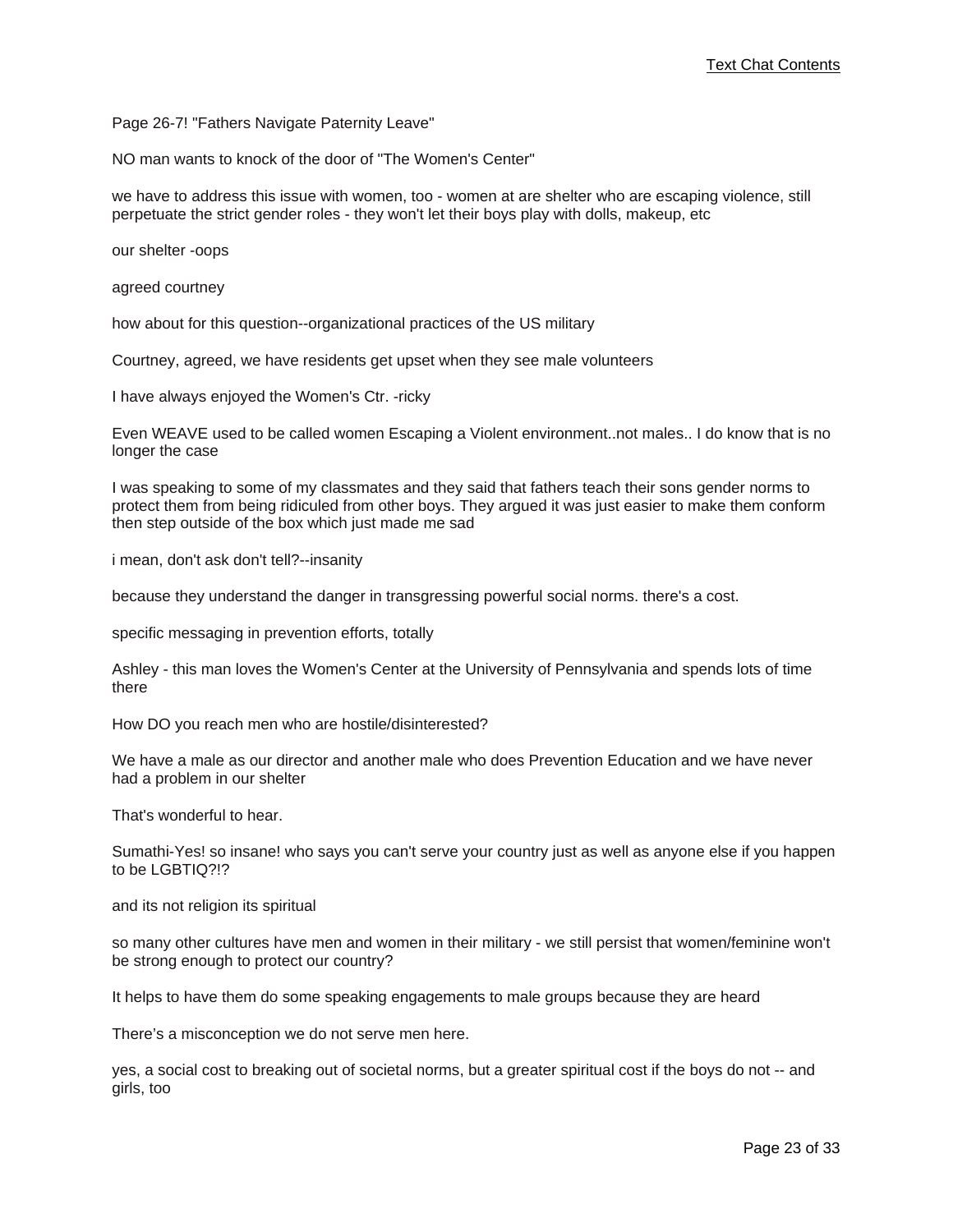I think it's a lot to expect of women who are currently in crisis in a shelter, to be the ones we target about their parenting norms. Maybe later when they're not in shelter?

Ashley- the name of an agency can be very influential as to who comes through the doors

Paul, Agreed

Yes.

The misperception is sometimes reinforced by not reaching for male participation in some areas. -ricky

not target about parenting norms - but we talk about gender norms - just to get them thinking about those things

Well using the current social structure can be problematic in that it can perpetuate patriarchy

I work at Tahoe women's Services, the male employee, and trying to engage men is difficult just based on the exclusivity in the name

We try to target high risk male groups.. in transition homes, GED programs, all male assemblies, etc.

Ashley, what program are you from again?

\*name

We would love a male educator

Also, the staff themselves can influence who comes through the doors. having an all white counseling staff is an example of why racialized and indigenous folks Won't come in.

It can be a problem for men saying "this is the way to do things. I'm a leader and you need to follow these norms"

does anyone know of any primarily male firms/offices who offer childcare

?

The Women's Center in New Bedford - Education/Outreach

I like that comment about being asked to add a "male flavor" to campaign that already exist ...

Resiliency seems to be a really important part of this concept. Identifying strengths and working with them.

Yes Billy!

I am from WEAVE that used to stand for women escaping a violent environment

Billy, you are so right

agreed.

**David Lee:** What are indicators that will measure progress towards countering narrow definitions of manhood in the family?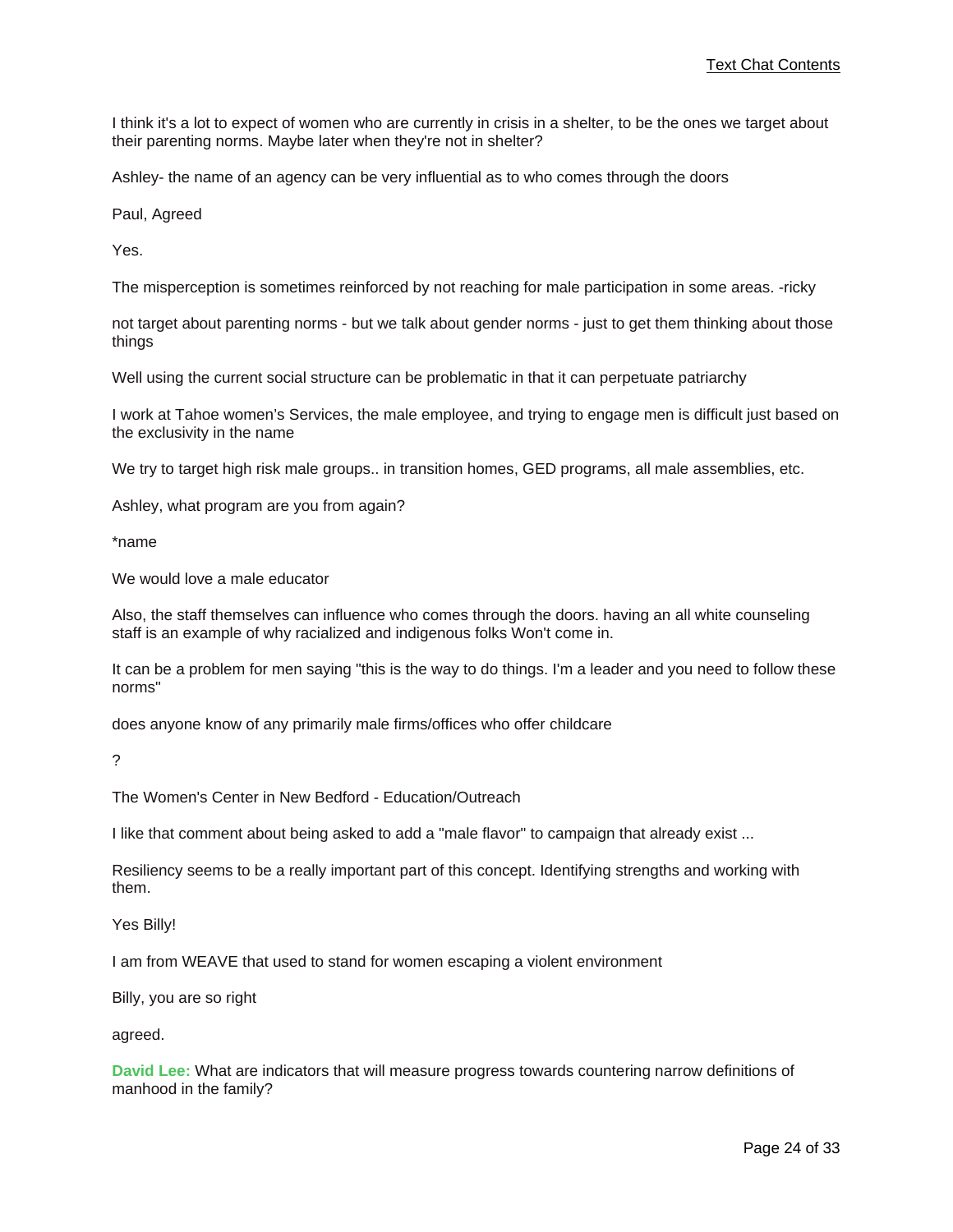YES, exactly! but how do we help people understand that we ALL have so much to gain by changing rigid gender roles/stereotypes? it's hard to get through! there is not a real great understanding of what gender means, much less systemic oppression based on it \*sigh\*

Hiring practices, anti-oppressive policies. not easy

when co-parenting, there are dual responsibilities with child care

concepts of roles within the home

the way children and parents communicate with each other

It's been discussed, but more men taking advantage of paternity leave

Indicators: more men valuing family/fatherhood

stay at home dads.

equal treatment of sons and daughters, and also adjusting to challenge the current norms

% of men who are primary caregivers for their children in the home.

When men are teaching their children respect, equality and safety

division of household tasks - who does what? laundry vs. mowing the lawn etc.

all children no matter their gender have equal access and opportunity to all activities and sports

Are there individual level SHORT TERM interventions that have had measurable success about attitudes toward women/ as opposed to support groups.

More stay at home dads

more young men speaking against relationship violence

I think indicators is more males not engaging in aggression, men being helpful to others, stepping away from the norms

indicators: changes in beliefs and attitudes, more equitable

And dual responsibilities in protecting. Women not getting their children taken because of "failure to protect" because it is the man's responsibility just as much to not only protect but not be the one harming a child

gender equality in education, employment, etc.

powerful indicator: how do children in the home view the roles of each parent

demand for parenting classes for men

more dads taking kids to doctor

When men refer to co-parenting as parenting rather than as "baby sitting" their children when not in the immediate of the mother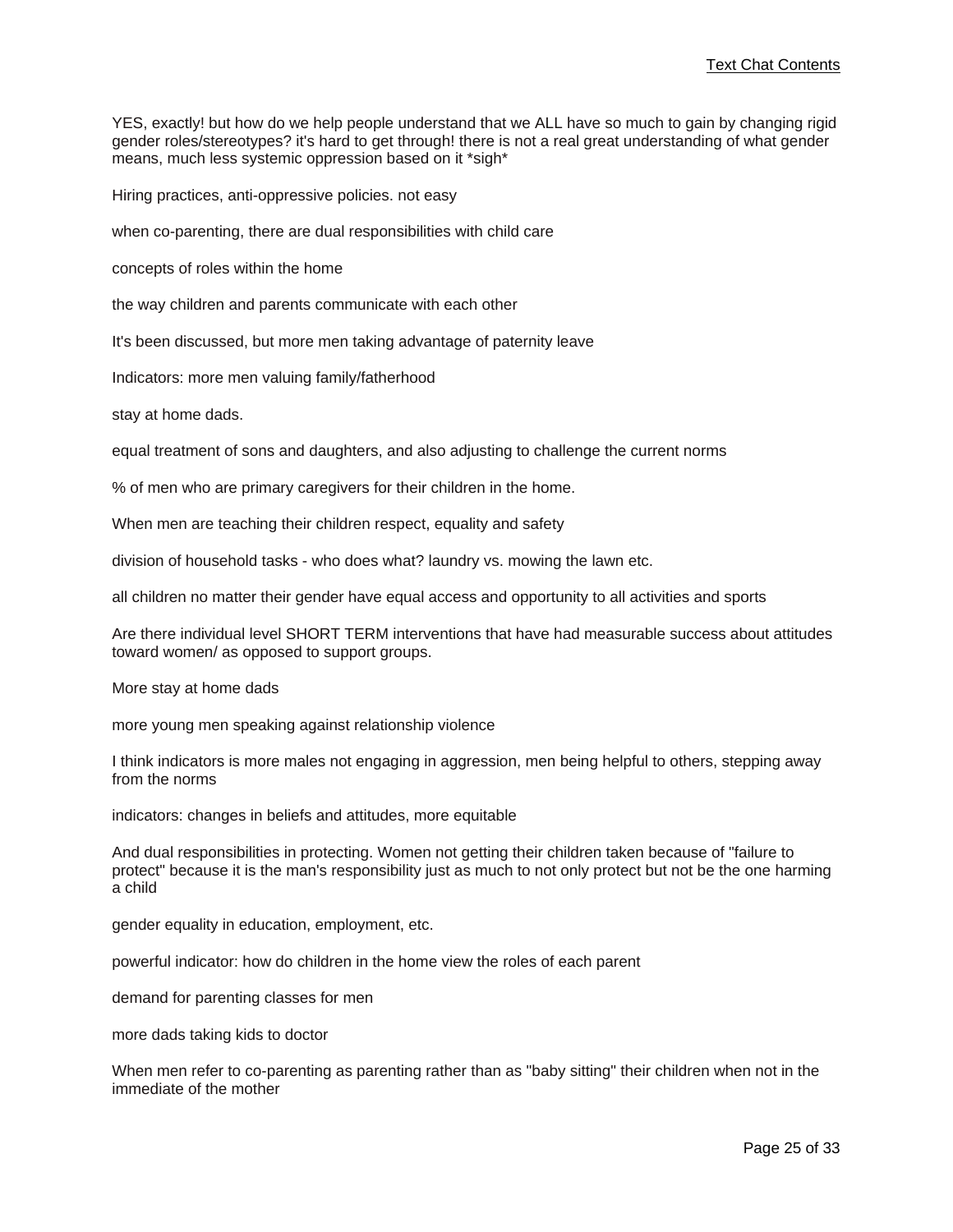dads just being involved in their children's lives

Or, more men simply Staying With the family

Exactly DeWanna

yes! dewanna

I guess, you could look at statistics of things like incidences of DV/ DV homicides, but I love the idea of interviews and stories, gauging the effect by peoples personal accounts---anyone a fan of storycorps?

Parenting classes for both parents

State of CA offers paternity leave and I'm seeing many of my co-workers taking advantage of that now.

I like this idea of measurement.

I hate it when i hear men say they are baby sitting... u dont baby sit your own kids1

LOVE story corps! so, so powerful. it's an NPR program

Yay, storycorps

Talks/classes offered in school PTA programs that target fathers as well as mothers as parents

YES Christinia!!

Ditto on loving Story Corps

Classes could be taught along with lamazze classes

Storycorps is awesome, but many programs prefer qualitative data

great program in California:

<http://www.goldenlifeskills.com/Programs/MenInfantsandChildrenMIC/tabid/22384/Default.aspx>

is there any information on the chemical release when men hold babies?

we're familiar with the term single mom - but do we hear single dad often?

yes

#### <http://storycorps.org/>

I'm not sure what I'm doing right, but I have absolutely no problem getting men on my campus volunteering and involved.

**Prevention Institute:** jerrytello.com

good job amanda

**David Lee:** What are indicators that will measure progress towards countering narrow definitions of manhood in communities?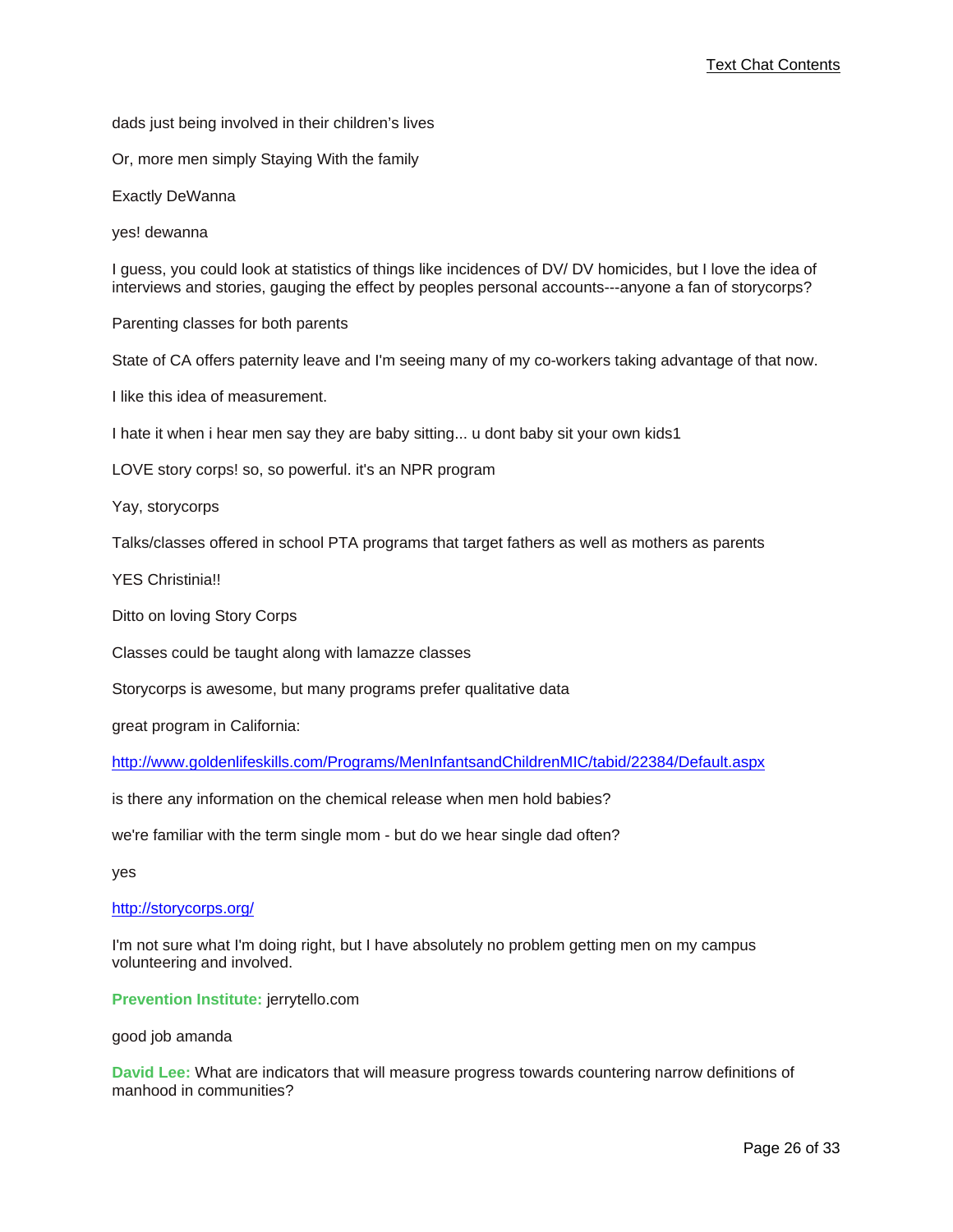tell us Amanda! How do you do it?

change norms in a school

thanks sarah

**Prevention Institute:** janedoe.org

there's a good organization called "stay at home dads"... don't know website...but good group

community groups/organizations offering classes that are designed for father and child

increase in neighborhood networks/civic engagement

I have a booth at just about EVERY event, have prevention efforts geared towards men, and have volunteer sign up sheets everywhere I go...

day cares and preschools should encourage all play, no gender stereotypes

**David Lee:** Materials and links to the speakers are available at [http://www.preventconnect.org/display/displayTextItems.cfm?itemID=287&sectionID=248](http://www.preventconnect.org/display/displayTextItems.cfm?itemID=287§ionID=248)

Here in Vermont, I can say that UVM (University of vermont) has been holding forward-thinking conferences regarding gender for several years. Very pro-active in many other areas. (P.S. I don't work for UVm, actually work for another college)

bystander intervention in dv/ipv

Female wealth levels/money distribution

taking a survey of men who show up at Take Back the Nights and if they came because they want to or if they got extra credit for being there

dad and children social groups...not dating daughters or marrying them -ricky

men supporting each other in alternative expression of manhood

i think it is still important to honor families where the mother is at home, though and the father is still a vital part of his children's lives

whao, that was fast

where did the time go?

city councils/boards reflect gender ratio in population

men's groups where they can talk about parenting/manhood

good job PreventConnect!!!

what about mixed gendered groups?

love it.. more women in politics

as well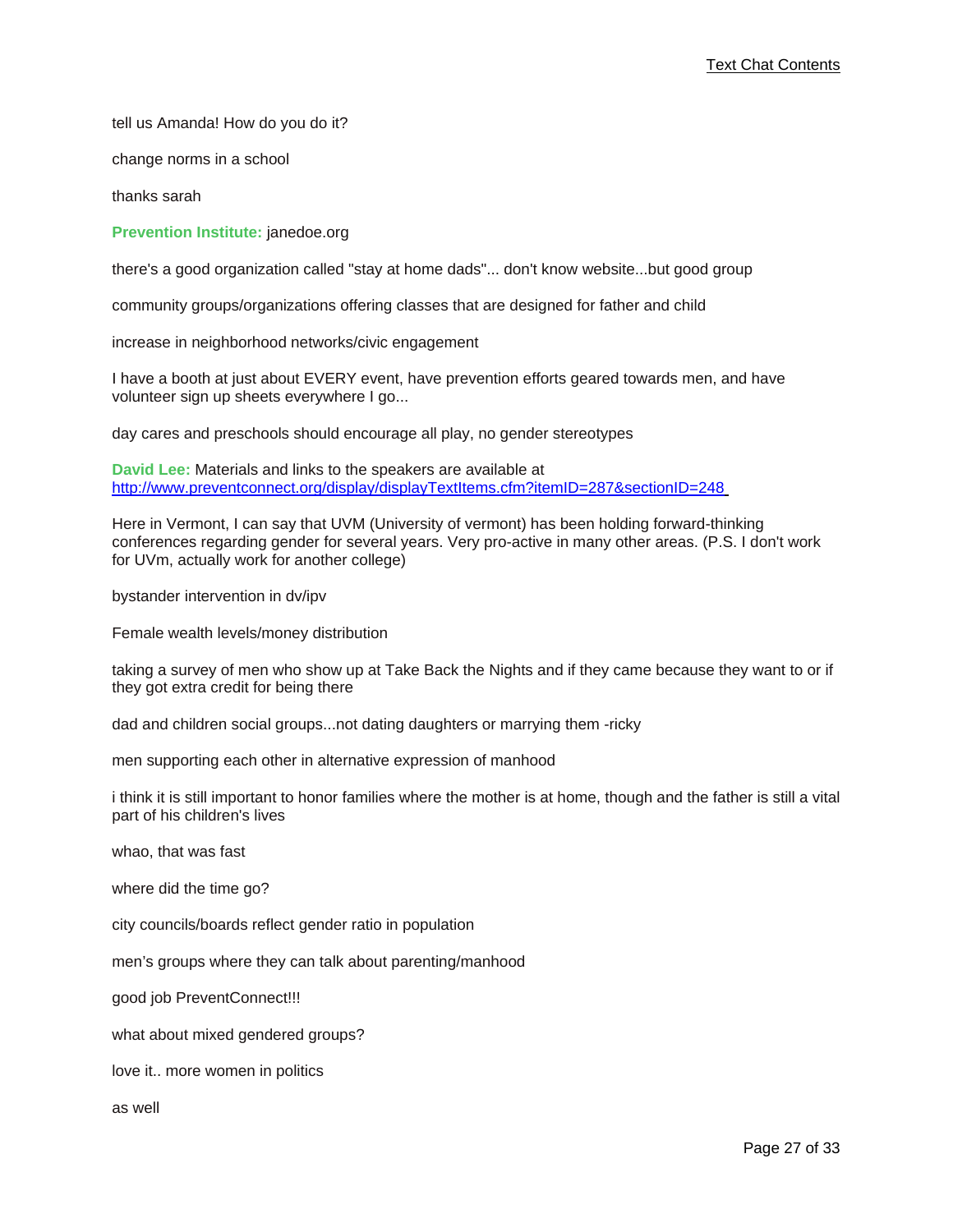good job to everyone out there doing this work to end personal violence.

THANK YOU FOR A GREAT INFORMATIVE WEBINAR AND FOR THE WORK YOU'RE ALL DOING

courtney-most of the research I've seen shows that men learn best and are more honest with an all male group

I think we all need to just avoid gender stereotypes, don't engage in them and teach everyone can do anything they put their mind to

more women as CEOs and owning businesses

I'm in Eastern Europe right now.. and the male gender norms are pretty horrific

There are father and daughter dating programs that have fathers ceremoniously marry their daughters to protect their virginity.

Very informative. A lot of practical examples we can incorporate in our Male Involvement Program.

We are very excited now, very ager to take more of these webinars, and especially are now excited to share what we've learned with our co-workers. Thank you!

I agree about Eastern Europe Matthew, well I don't know if I can generalize like that, but I'm from Bosnia originally

I love how Craig's picture is front of a My Strength Poster!!! Nice job Craig!

wow Delores that is disturbing... where is that?

i have concerns about that, dolores

Need to create supportive environment/community groups for alternative expression of manhood esp. for young men - positive peer pressure

social media messages and ongoing analysis of narrow messages

men in positions of authority taking on issues of VAW, like police chiefs or CEO's

Yes.. in foreign nations, I have heard this.

I'm pretty sure that happens in the states, with the purity balls? That's what it seems like, at least.

i like that, positive peer pressure

Ritual to take daughters virginity too.

Thank you Jerry for mentioning the fathers' rights concern!!!

Right - I see it here in Moldova, and saw it in Central Asia - Kazakhstan. But work in South America has been very very promising

They do it in Dorchester too as did the leaders on White Ribbon Day

Laurie... I have seen these programs throughout the country especially in christian conservative movements -this is ricky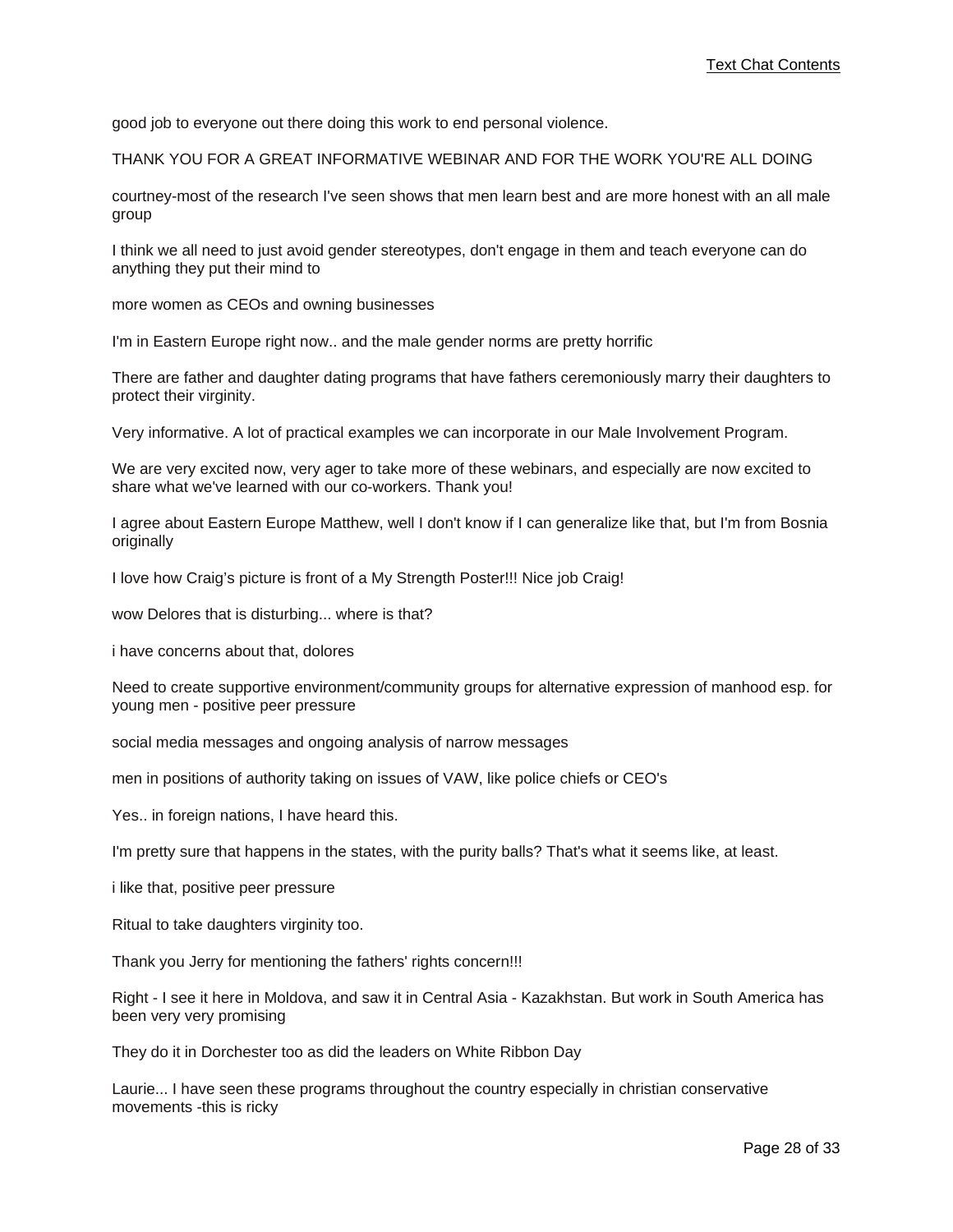### WHERE ARE FATHERS DATING THEIR DAUGHTERS? THAT IS INCEST!

no ones talking about their son's virginity!!

How do you get Jerry Tello to South Dakota?

Paul Kivel- Boys will be Men is an amazing book for dads!

wow I didn't know about that, would like to learn more and see if it's happening where we are

Yes Courtney!

I like Aisha's idea of presenting an alternative to this narrow vision of manhood. guys need to SEE that they have options

omg, virginity is such a subject unto itself.

That is a helpful book.

<http://www.athomedad.org/>

Any outreach/community ideas or suggestions surrounding Father's Day?

I live in a small rural community where we are just beginning primary prevention, there are not many ways yet for men to become involved, so I appreciate all the comments here today and thnak you to the speakers for their input. it surely will help in our future prevention efforts

thank you jerry! our daughter's aren't "ours" to give away!

Thank you Jerry!

THIS WEB CONFERENCE IS VERY, VERY INFORMATIVE. WE NEED MORE OF THESE!

Any outreach/community ideas or suggestions surrounding Father's Day?

The dating in not actual romantic dating Darlene but more figurative to protect them in some ways and show them what a real relationship should be. -ricky

Things communities can do: Sex-positive, bystander intervening, oppression challenging communities. practice self and community love.

Any outreach/community ideas or suggestions surrounding Father's Day?

And he just mentioned "giving away a daughter". Discussion on wedding and marriage norms?

Men of Strength BBQ

love that - wedding and marriage norms

like it..

art based activities, open discussions about being a "man"

We're planning a kite making/flying event with dads and their children. fun!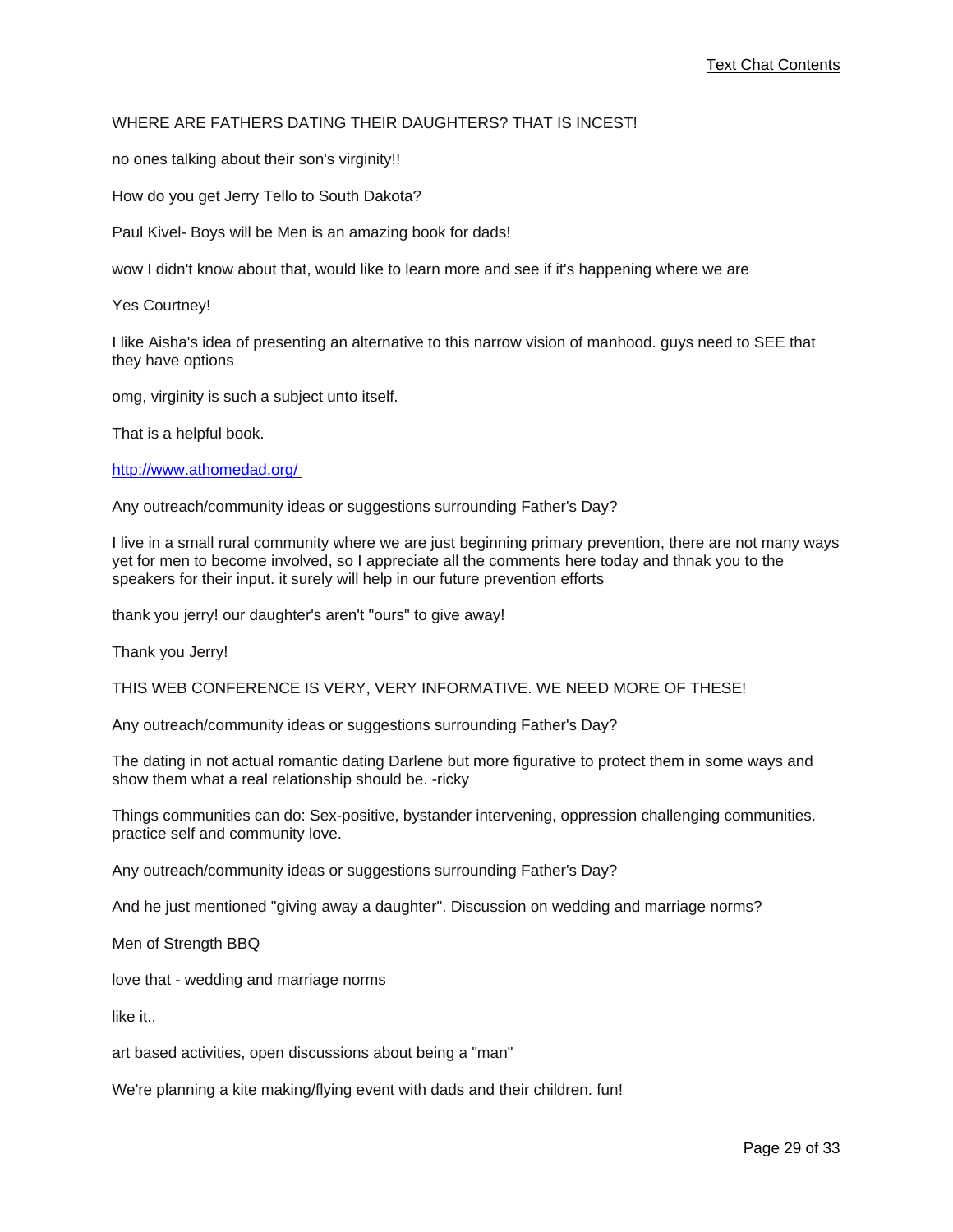any event promoting men as allies

Host a screening of Jackson Katz' "Tough Guise"

I love Jackson Katz's work

Marriage norm--> women taking last name of her husband, she loses herself to become his/like him

Dr. Katz was here for our SAAM events

thank you

paint me jealous

Both parents should give their daughter hand in a progressive manner and not from a place of ownership -ricky

ONE LAST THING, SPIRITUALITY PLAYS A VERY STRONG PART IN THE PREVENTION

just saw a movie where the man was ridiculed for taking his wife's name

pila miya!

sad.

hot tub time machine?

yes!!

haha

bad movie

that would be good indicator- ok for men to take wife's name, or more co-hyphenating

Thanks everyone -ricky

horrible but that interesting scene

Thank you Jerry, David, Annie, and everybody that put this together!

 $Ditto =)$ 

facilitating a breakout session at a community wide event - stop the violence, rebuild the community. hosting patrick crough - author of the book, serpents among us.

Thank you everyone!

""

Thank you for a very interesting webinar

This was great, thanks!

I agree with that Dolores . They are both parents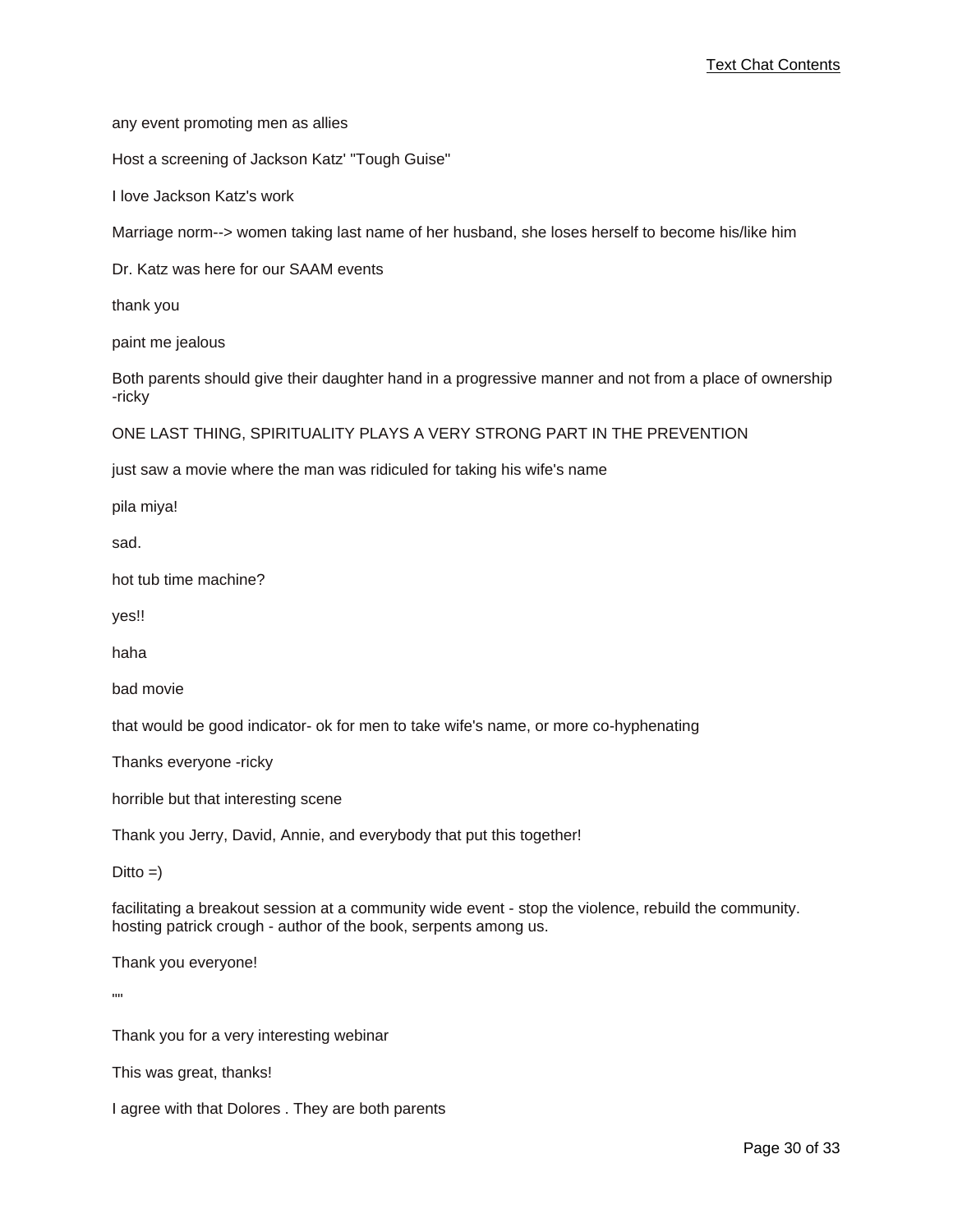thank you great work everyone!!!!!!!

Thanks PreventConnect!

Great webinar thank you!

We're all worked up now...

=)

Thank you all GRACIAS!!!

tyvm

Thank you. Excellent Webinar!!

thanks to everyone in this chat for engaging in some great discussion--I greatly appreciate your insight

ha, totally ash

Thank you!

Thank you all.

Thanks very much! It's good to be in network with each other

Thank you all!

Great information! Thank you.

oops excellent! no spell check!

Thank you! very informative

**Prevention Institute:** Thank You Everyone!

I'm really glad I participated in this webinar. Thank you for making it available to so many participants!

Are we able to have access to the public chat from yesterday, too?

Great Webinar. Thank You

Great!!!

So the discussion continues on [www.preventioninstitute.org, right?](www.preventioninstitute.org)

Excellent! I got a lot of information. It was hard to listen and read the chat and write all at the same time!

Totally.

**Chad Sniffen:** Actually, the discussion continues on the Prevent-Connect Yahoo Group: <http://groups.yahoo.com/group/Prevent-Connect/>

**David Lee:** follow up at <www.PreventConnect.org>